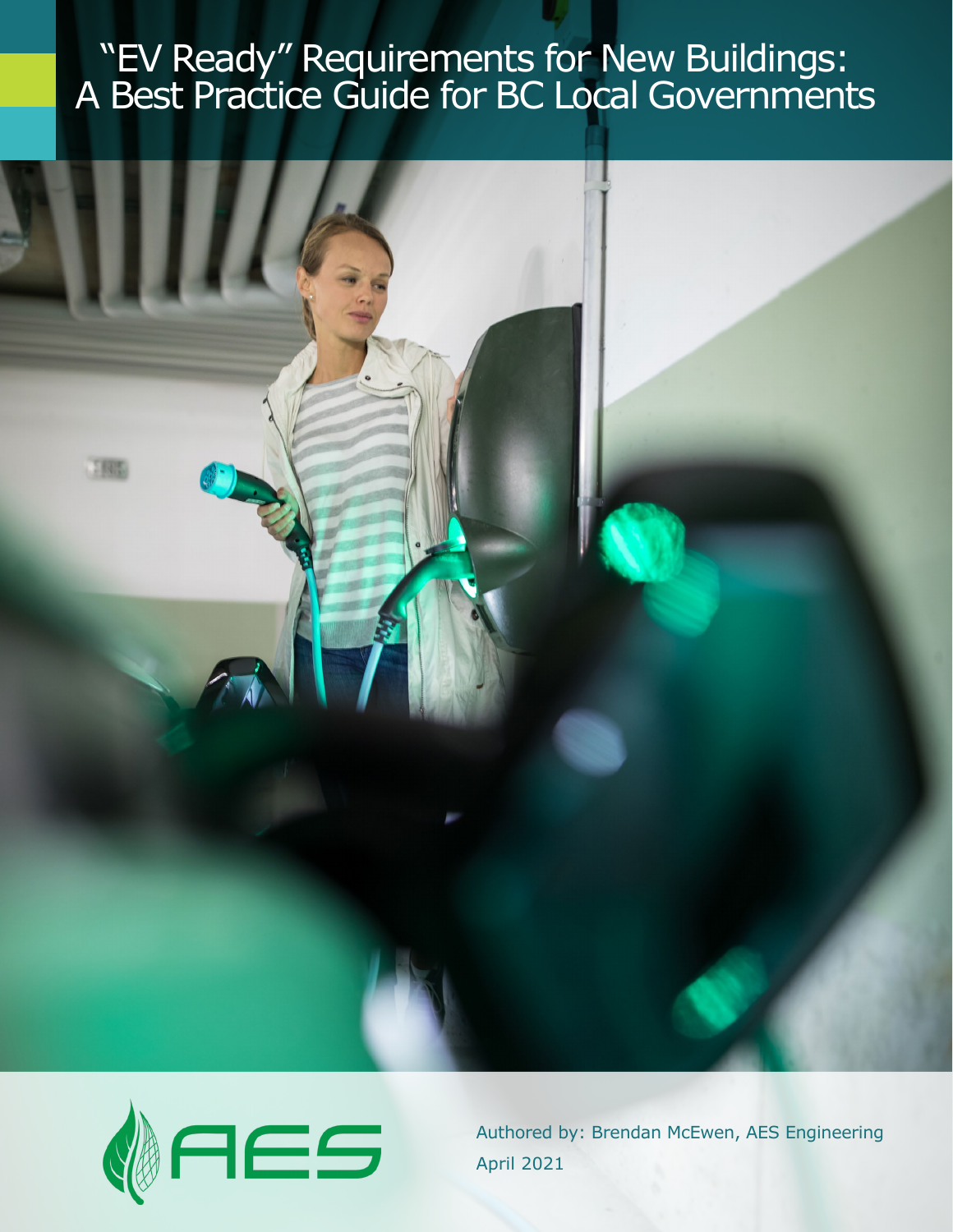# **About This Guide**

This Guide was prepared by Brendan McEwen (in his capacity as a sole proprietor) and AES Engineering on behalf of the BC Local Government EV Peer Network, with funding from BC Hydro. The intent is to provide guidance to local governments on establishing "EV Ready" requirements for residential and non-residential parking in new construction.

The Guide updates information that was published in a previous guide, "Residential Electric Vehicle Charging: A Guide for Local Governments", prepared by AES Engineering for the City of Richmond.

The Guide represents the views of the authors, and does not necessarily represent the views, opinions, recommendations or policies of the funders. The publication is not an endorsement of any particular product or proprietary building system.

This resource document does not constitute legal advice. Local governments are expected to seek input from their legal counsel when developing any bylaw or policy amendments.

### **Contents of this Guide**

| The Need to Support Electric Vehicle (EV) Charging                |    |
|-------------------------------------------------------------------|----|
| EV Ready Requirements in New Buildings                            |    |
| <b>Ensuring Effective Implementation of EV Ready Requirements</b> | 13 |
| Appendix 1 - Model EV Ready Bylaw                                 | 15 |
| Appendix 2 - Model Bulletin - EV Ready Requirements               | 19 |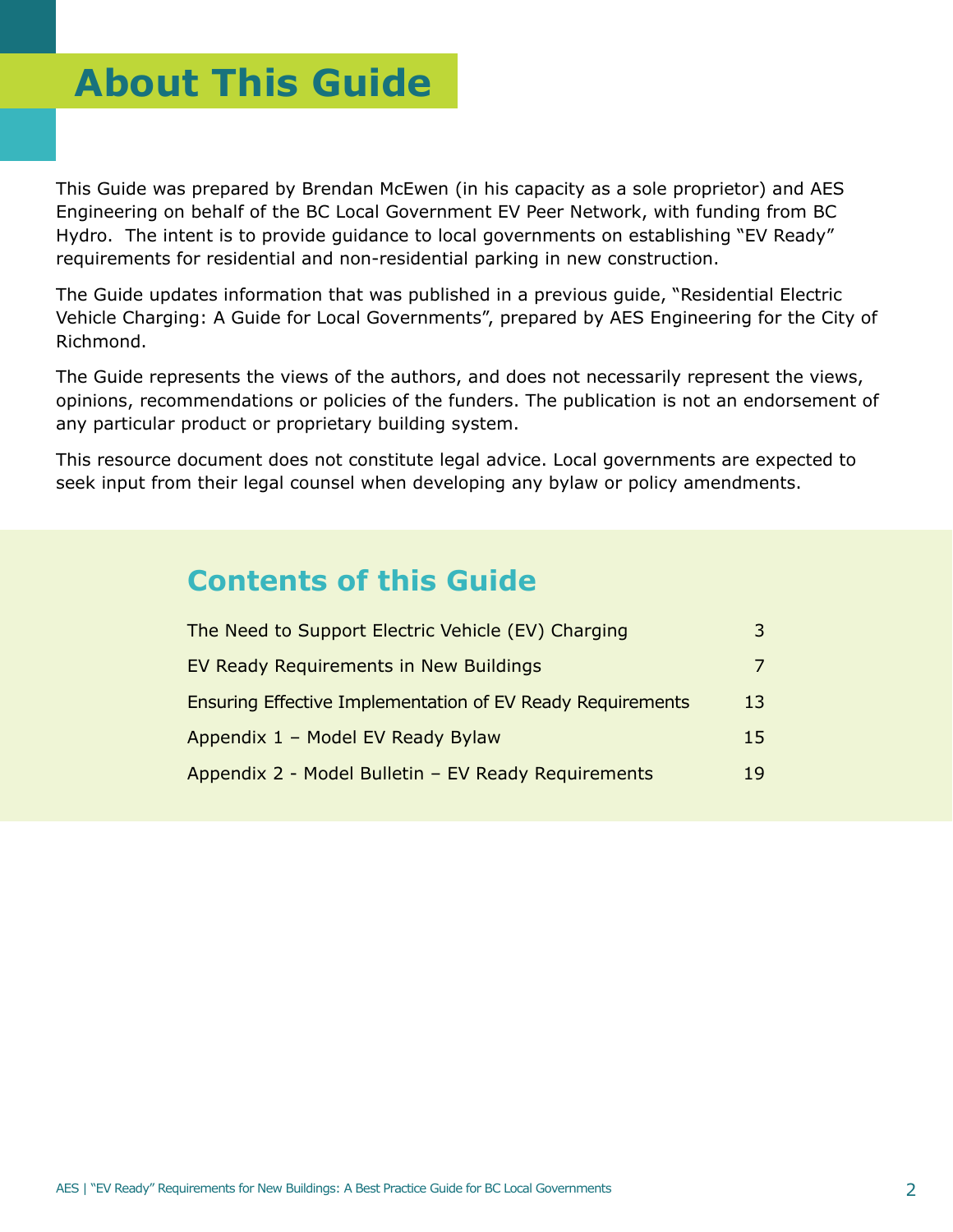<span id="page-2-0"></span>Enabling the adoption of electric vehicles (EVs) is critical to fostering more sustainable transportation systems. While local governments are increasingly focusing on improving active transportation, transit, carsharing, ride-pooling, and other sustainable transportation modes, it is also expected that private automobiles will remain a significant part of our transportation systems. The benefits of transitioning private vehicles to EVs include:

- **• Reduced GHG emissions**. On a life cycle basis, accounting for vehicles' manufacturing, operation and disposal, EVs emit about 90% less GHG emissions than fossil fuel vehicles when charging on clean electrical grids like BC's.<sup>1</sup>
- **• Better air quality and improved health**. EVs eliminate tailpipe emissions. Tailpipe emissions are estimated to cause 900 deaths and \$7.8 billion in health damages (0.5% of Canada's gross national income) every year;<sup>2</sup> the transition to EVs will eliminate these impacts.
- **• Economic vitality**. The fuel cost of EVs in BC is equivalent to about \$0.20 per litre gasoline. Maintenance costs of EVs are half that of gasoline vehicles.<sup>3</sup>

EVs currently are more expensive than similar models of gasoline vehicles. However, battery

costs have declined by an order of magnitude over the past decade, and are projected to continue to decline. By the mid-2020s, it is expected that the cost to produce EVs will be the same as fossil fuel vehicles, and subsequently less.<sup>4</sup> At that point, EVs' market share is expected to accelerate dramatically.

Finally, government policy is driving the transition to EVs. The Province of BC's *Zero Emissions Vehicle Act requires* that 30% of passenger vehicle sales be zero emissions by 2030, and 100% by 2040. Likewise, jurisdictions like California and Quebec will require that all passenger vehicle sales be zero emissions by 2035.<sup>5</sup>

### *In order to support EV adoption, if parking is provided in new developments6 it is critical that this parking be adequately futureproofed for EV charging.*

Accordingly, this Guide supports local governments in making "EV Ready" requirements for parking in new residential, non-residential and mixed-use developments.

<sup>1</sup> See e.g.<https://www.carboncounter.com/>

<sup>2</sup> International Council on Clean Transportation and Climate & Clean Air Coalition. 2019. *A Global Snapshot of the Air Pollution-Related Health Impacts of Transportation Sector Emissions in 2010 and 2015*. [https://theicct.org/](https://theicct.org/sites/default/files/publications/Global_health_impacts_transport_emissions_2010-2015_20190226.pdf) [sites/default/files/publications/Global\\_health\\_impacts\\_](https://theicct.org/sites/default/files/publications/Global_health_impacts_transport_emissions_2010-2015_20190226.pdf) [transport\\_emissions\\_2010-2015\\_20190226.pdf](https://theicct.org/sites/default/files/publications/Global_health_impacts_transport_emissions_2010-2015_20190226.pdf)

<sup>3</sup> Consumer Reports. 2020. *Electric Vehicle Ownership Costs*. [https://advocacy.consumerreports.org/](https://advocacy.consumerreports.org/wp-content/uploads/2020/09/Maintenance-Cost-White-Paper-9.24.20-1.pdf) [wp-content/uploads/2020/09/Maintenance-](https://advocacy.consumerreports.org/wp-content/uploads/2020/09/Maintenance-Cost-White-Paper-9.24.20-1.pdf)[Cost-White-Paper-9.24.20-1.pdf](https://advocacy.consumerreports.org/wp-content/uploads/2020/09/Maintenance-Cost-White-Paper-9.24.20-1.pdf)

International Council on Clean Transportation. 2019. *Update on electric vehicle costs in the United States through 2030*. [https://theicct.org/](https://theicct.org/publications/update-US-2030-electric-vehicle-cost) [publications/update-US-2030-electric-vehicle-cost](https://theicct.org/publications/update-US-2030-electric-vehicle-cost)

<sup>5</sup> See e.g. [https://policyoptions.irpp.org/magazines/](https://policyoptions.irpp.org/magazines/february-2021/why-canada-needs-a-national-zero-emission-vehicle-standard-in-2021/) [february-2021/why-canada-needs-a-national](https://policyoptions.irpp.org/magazines/february-2021/why-canada-needs-a-national-zero-emission-vehicle-standard-in-2021/)[zero-emission-vehicle-standard-in-2021/](https://policyoptions.irpp.org/magazines/february-2021/why-canada-needs-a-national-zero-emission-vehicle-standard-in-2021/)

<sup>6</sup> Requiring parking in new developments effectively subsidizes private automobile travel – parking requirements induce vehicle ownership and driving; make communities less affordable; and can negatively impact urban design (See, e.g., Donald Shoupe. 2018. *Parking and the City*). Many local governments are therefore rightly considering reducing minimum parking requirements and establishing parking maximums. Nevertheless, when parking *is* implemented in new construction, it is important this parking be appropriately futureproofed for EV charging, so that drivers can choose an EV.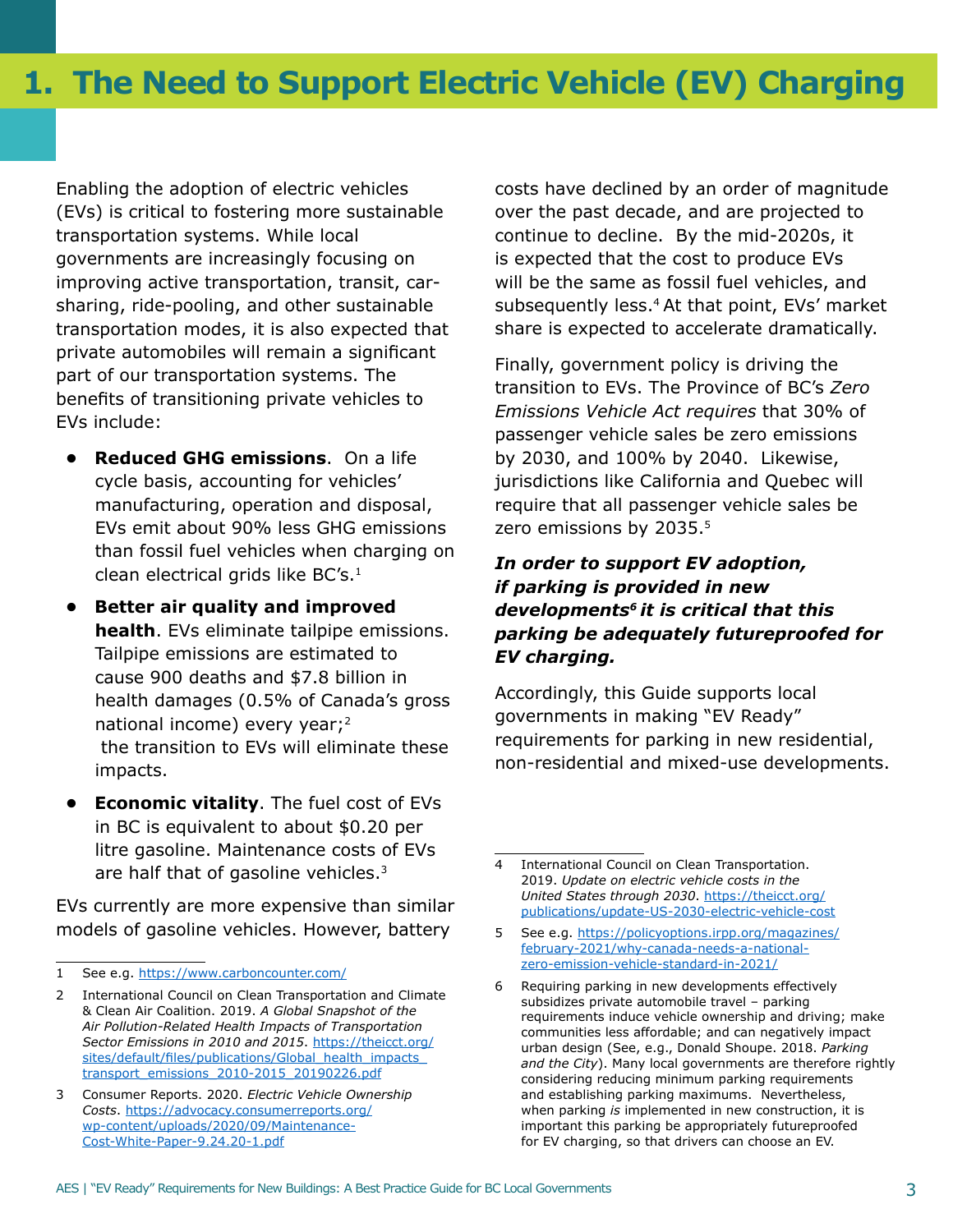# Where Do We Charge?

The "charging pyramid" (see Figure 1) illustrates where EV charging occurs:

**• At home.** The large majority (about 72% in Canada) of charging occurs at home.<sup>7</sup> Access to home charging is the most critical factor determining whether households will adopt an EV. Unfortunately, unless properly futureproofed, it is often costly and complicated to implement EV charging in multifamily buildings – for example, costs have averaged almost \$7,000 per parking spaces supported by BC's provincial EV charger incentive programs for multifamily buildings.8



*Figure 1: The Charging Pyramid (US DOE).*

- **At work.** Approximately 15% of charging occurs at work.
- **• Fleet charging.** For vehicles that are part of corporate fleets, almost all charging usually occurs at fleets' home depot.
- **• Public charging.** A relatively small proportion of private vehicles' charging occurs at public charging stations. Nevertheless, public charging is important: For households without access to home or work charging; to provide "opportunity charging" (i.e. convenient top-up charging with relatively fast rates of Level 2 charging); and to provide for very fast charging on longer trips.

<sup>7</sup> Fleetcarma. 2020. *Charge the North.* <https://www.fleetcarma.com/resources/charge-the-north-summary-report/>

<sup>8</sup> Fraser Basin Council. 2020. *Personal communication.*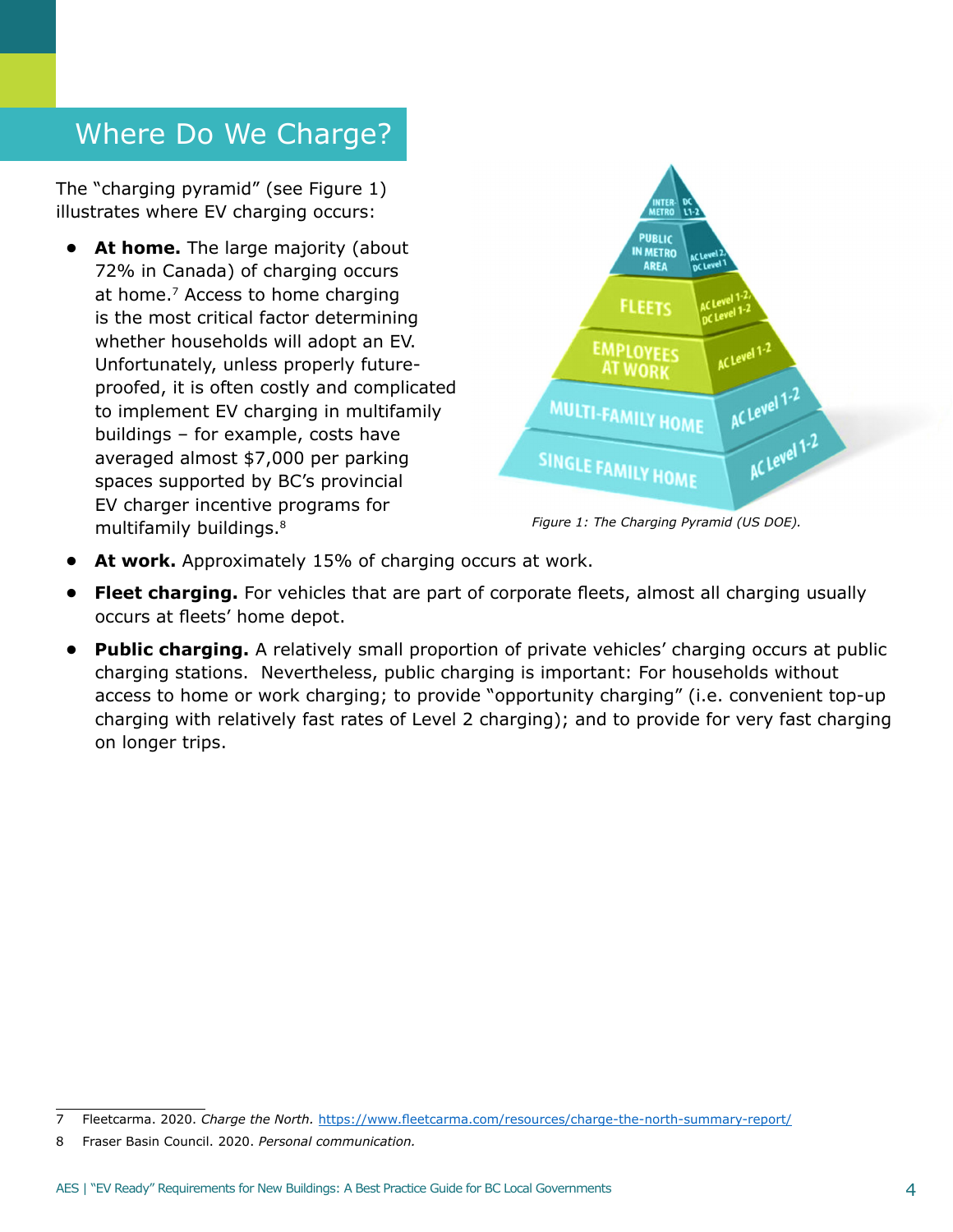# About EV Charging

### *Levels of EV Charging*

Different "levels" of EV supply equipment (EVSE) are defined by the standard SAE J1772, summarized in the table below.

| <b>TYPE</b>                     | <b>POWER SOURCE</b>                                | <b>VOLTAGE</b><br>OUTPUT (V) | <b>CURRENT</b><br><b>OUTPUT (A)</b> | <b>POWER</b><br><b>OUTPUT (KW)</b> | <b>SPEED OF</b><br><b>CHARGE</b> | <b>RANGE PER</b><br><b>HOUR (KM)</b> |
|---------------------------------|----------------------------------------------------|------------------------------|-------------------------------------|------------------------------------|----------------------------------|--------------------------------------|
| <b>AC</b><br><b>LEVEL 1</b>     | 1 phase outlet<br>(NEMA 5-15R or<br>$5 - 20R$ )    | 120                          | $12 - 16$                           | 1.44-1.92                          | Slow                             | $3 - 8$                              |
| AC.<br><b>LEVEL 2</b>           | 1 phase                                            | 208V-240                     | ≤80                                 | $\leq$ 19.2                        | Medium                           | $~15 - 120$                          |
| <b>DC FAST</b><br><b>CHARGE</b> | Not specified<br>(typically<br>$3$ -phase/480V AC) | 50-1000                      | $<$ 400                             | $<$ 400                            | Fast - Very Fast                 | $~150 - 2500$                        |

For new construction, it is most appropriate to require Level 2. Level 2 provides significantly better charging experience than Level 1, while still being cost effective in new construction when new developments can design for load sharing using EV Energy Management Systems.

### *What is "EV Ready" Parking?*

"EV Ready" parking features an adjacent electrical outlet (e.g. either an electrical junction box or a receptacle) at which EVSE can be installed in the future. EV Ready parking avoids costly electrical renovations to provide a source of power for EV charging. As drivers adopt EVs, EVSE can be installed at parking spaces to provide access to EV charging.



*Figure 2: EV Ready Parking. Source: AES Engineering.*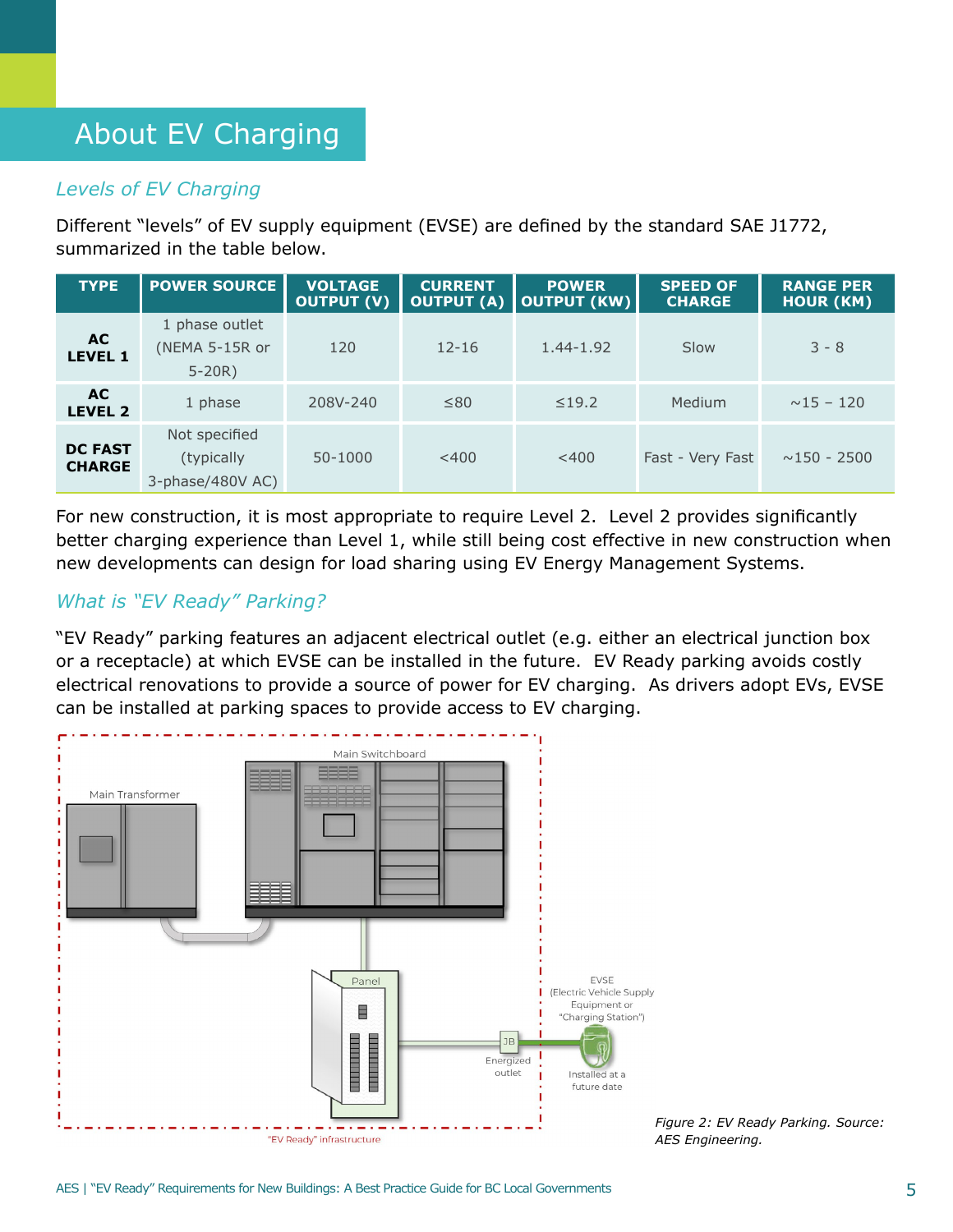#### *About EV Energy Management Systems*

EV energy management systems (EVEMS – i.e. "load sharing," "power sharing," or "smart charging") are technologies that allow multiple EVs to charge on the same electrical circuit.<sup>9</sup> In contrast to a "dedicated EVSE" where one circuit serves one EV, EVEMS can allow multiple EVs to charge simultaneously by controlling the rate and timing of charging without exceeding the capacity of the circuit.



*Figure 3: Cost per parking space to provide 100% "EV Ready" parking in a new 6 storey multifamily building. Source: AES 2019.*

Designing for use of EVEMS can significantly reduce the capacity of electrical infrastructure and the associated capital costs of providing EV charging (see Figure 3). Likewise, EVEMS can minimize the utility costs drivers pay (e.g. by controlling power consumption to reduce demand charges and/or charge when time is less expensive under "time of use" rates). The majority of EVEMS require users to pay ongoing network fees.

Because designing for EVEMS can significantly reduce the costs of providing EV Ready parking in residential and non-residential parking, it is critical for EV Ready parking requirements to allow for appropriate use of EVEMS.

Electric vehicle energy management systems are recognized in the 2018 edition of the Canadian Electrical Code. Technical Safety BC regulates electrical installations in most parts of BC, and has approvals processes for EV energy management systems.<sup>10</sup> Likewise, those local governments with delegated authority under the *BC Safety Standards Act* to enforce the Electrical Code have their own processes for EVEMS implementation.

<sup>9</sup> This Guide is not intended to provide a detailed technical review of EVEMS. For a review of EVEMS control schemes and their associated electrical infrastructure configurations see CSA Group. 2019. *Electric Vehicle Energy Management Systems*. [https://www.csagroup.](https://www.csagroup.org/wp-content/uploads/CSA-RR_ElectricVehicle_WebRes.pdf) [org/wp-content/uploads/CSA-RR\\_ElectricVehicle\\_WebRes.pdf](https://www.csagroup.org/wp-content/uploads/CSA-RR_ElectricVehicle_WebRes.pdf) See also AES Engineering. 2018. *Electric Vehicle Charging Infrastructure in Shared*  Parking Areas. Prepared for City of Richmond. https://www.richmond.ca/ shared/assets/EV Charging in Shared Parking Areas Report51731.pdf

<sup>10</sup> See: <https://www.technicalsafetybc.ca/electrical/electric-vehicle-energy-management-systems-process-faq>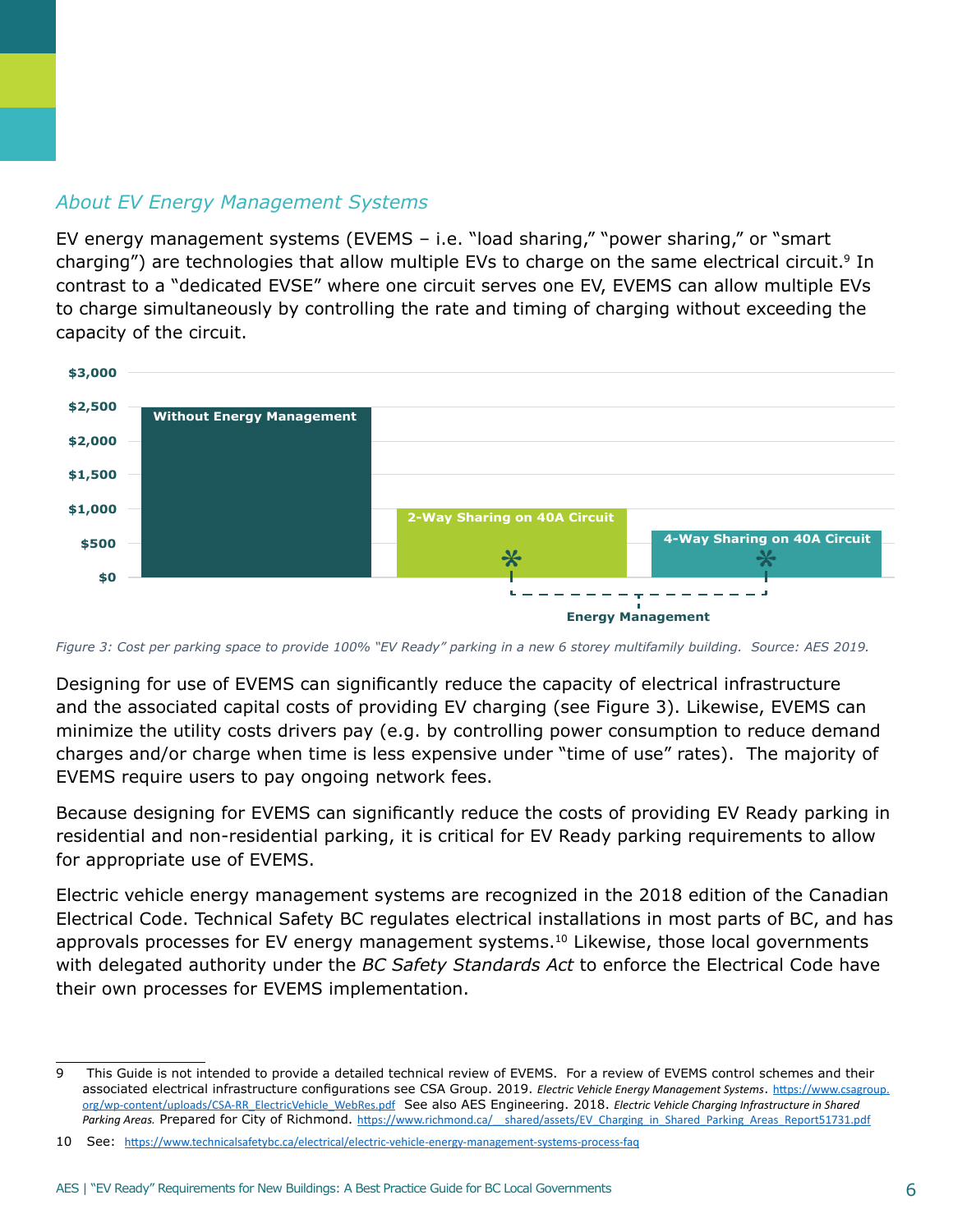# <span id="page-6-0"></span>**2. EV Ready Requirements in New Buildings**

Multiple BC local governments have established requirements for new construction to feature EV Ready parking. The table below summarizes requirements made as of February 2021.

| <b>JURISDICTION</b>            | <b>RESIDENTIAL</b>                    | <b>COMMERCIAL</b> |
|--------------------------------|---------------------------------------|-------------------|
| <b>City of Vancouver</b>       | 100% EV Ready                         | 10% EV Ready      |
| <b>City of Richmond</b>        | 100% EV Ready                         |                   |
| <b>City of Port Coquitlam</b>  | 1 EV Capable <sup>11</sup> / dwelling |                   |
| <b>City of Burnaby</b>         | 100% EV Ready                         |                   |
| <b>City of Coquitlam</b>       | 1 EV Ready / dwelling                 |                   |
| <b>City of New Westminster</b> | 100% EV Ready                         |                   |
| <b>City of North Vancouver</b> | 100% EV Ready                         |                   |
| <b>City of Port Moody</b>      | 100% EV Ready                         |                   |
| <b>District of Squamish</b>    | 100% EV Ready                         |                   |
| <b>City of Surrey</b>          | 100% EV Ready                         | 20% EV Ready      |
| <b>Township of Langley</b>     | 1 EV Ready / dwelling                 |                   |
| <b>District of Saanich</b>     | 100% EV Ready                         | <b>Varies</b>     |
| <b>City of Nelson</b>          | 1 EV Ready / dwelling                 | 10% EV Ready      |
| <b>District of West Van.</b>   | 100% EV Ready                         |                   |
| <b>City of Victoria</b>        | 100% EV Ready                         | 5% EV Ready       |
| <b>Town of View Royal</b>      | 100% EV Ready                         | $~5\%$ EV Ready   |

The 100% EV Ready requirements for residential parking adopted by many of the local governments noted above represent an international best practice, and the recommended approach for other jurisdictions to replicate. As described below, it is recommended local governments adopt more comprehensive requirements for new non-residential parking, to complement leadership in residential requirements.

<sup>11</sup> "EV Capable" refers to requiring that space on an electrical panel and electrical conduit from the panel to the parking space is provided. AES does not recommend EV Capable requirements, as it will result in only minimal cost savings for developers and can increase challenges for residents. For more information about different EV charging infrastructure configurations that have been implemented as requirements for new development, and the merits and demerits of these different approaches, see McEwen Climate & Energy, AES Engineering & Integral Group. 2019. EV Readiness Requirements Framework. Prep*ared for Natural Resources Canada.* [https://cleanairpartnership.org/cac/wp-content/uploads/2019/10/](https://cleanairpartnership.org/cac/wp-content/uploads/2019/10/NRCan-EV-Readiness-Requirements-Framework-Final-Report-4-11-2019-McEwen-Climate-and-Energy.pdf) [NRCan-EV-Readiness-Requirements-Framework-Final-Report-4-11-2019-McEwen-Climate-and-Energy.pdf](https://cleanairpartnership.org/cac/wp-content/uploads/2019/10/NRCan-EV-Readiness-Requirements-Framework-Final-Report-4-11-2019-McEwen-Climate-and-Energy.pdf)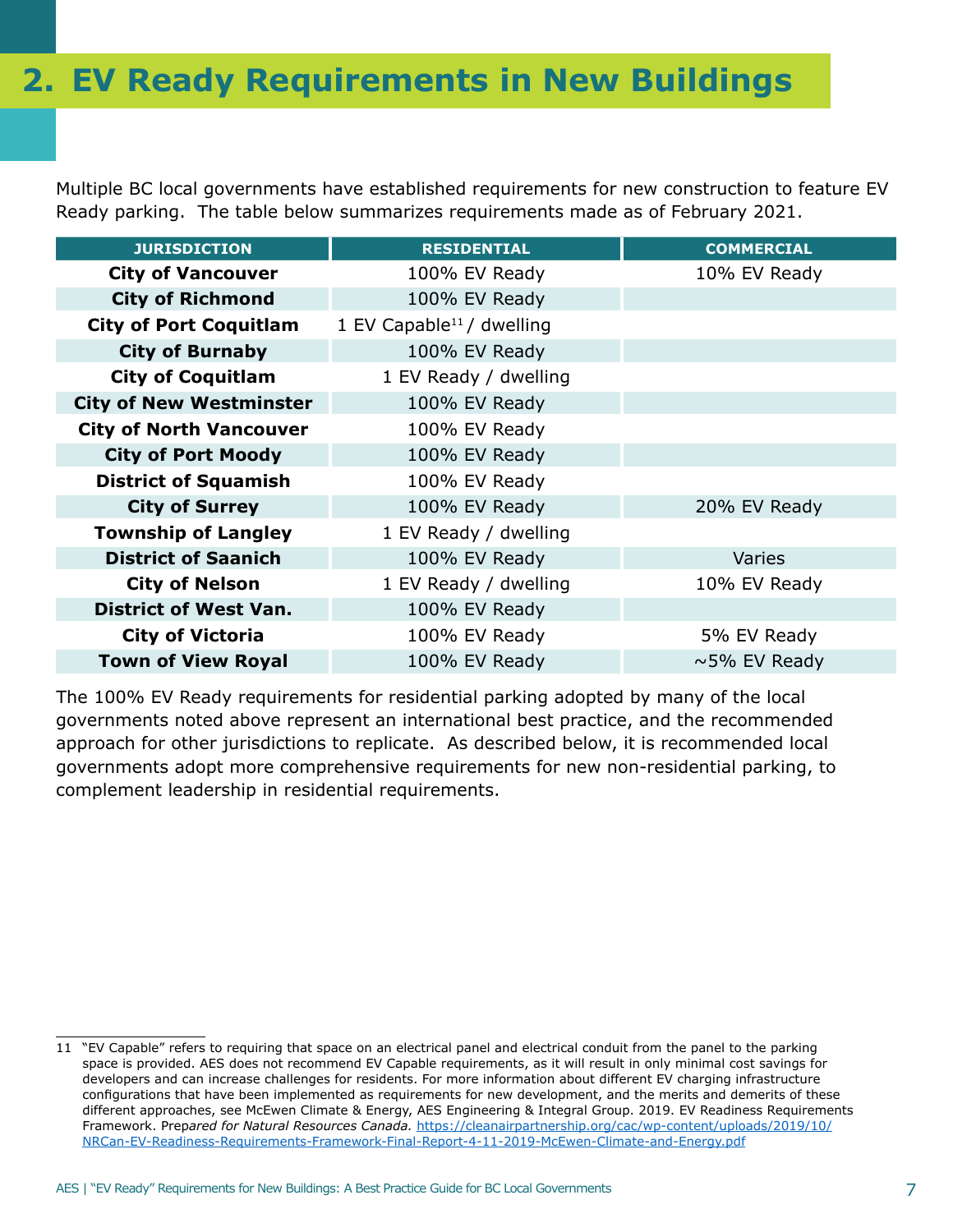### Local Government Authority to Make "EV Ready" Requirements

The Province has clarified that local government EVSE requirements are "out of scope" of the Building Act. The Act therefore does not appear to impede local governments' ability to implement requirements for electric vehicle charging infrastructure, as noted in the Building Act Guide:12

> "If the requirements do not concern a matter addressed in the Building Code, they are 'out of scope' of the Building Act and local governments can regulate these matters if they have authority to do so in other statutes … examples of matters that are 'out of scope' of the section 5 limitations [include:]

> Electric vehicle charging stations/plug-ins: Electric vehicle charging stations concern the number, location, and type of charging stations (and related matters such as signage) required in a building or facility to charge electric vehicles that use the building for parking. This includes wiring or pre-ducting for electric vehicle plug-ins."

The vast majority of BC local governments have implemented their EV Ready requirements as part of parking requirements in their zoning or parking bylaws, under BC local governments' authority to regulate parking design.

<sup>12</sup> Province of British Columbia. 2017. *Changes for Local Governments Under Section 5 of the Building Act, Appendix to Section B1 of the Building Act Guide.* Office of Housing and Construction Standards, Victoria, BC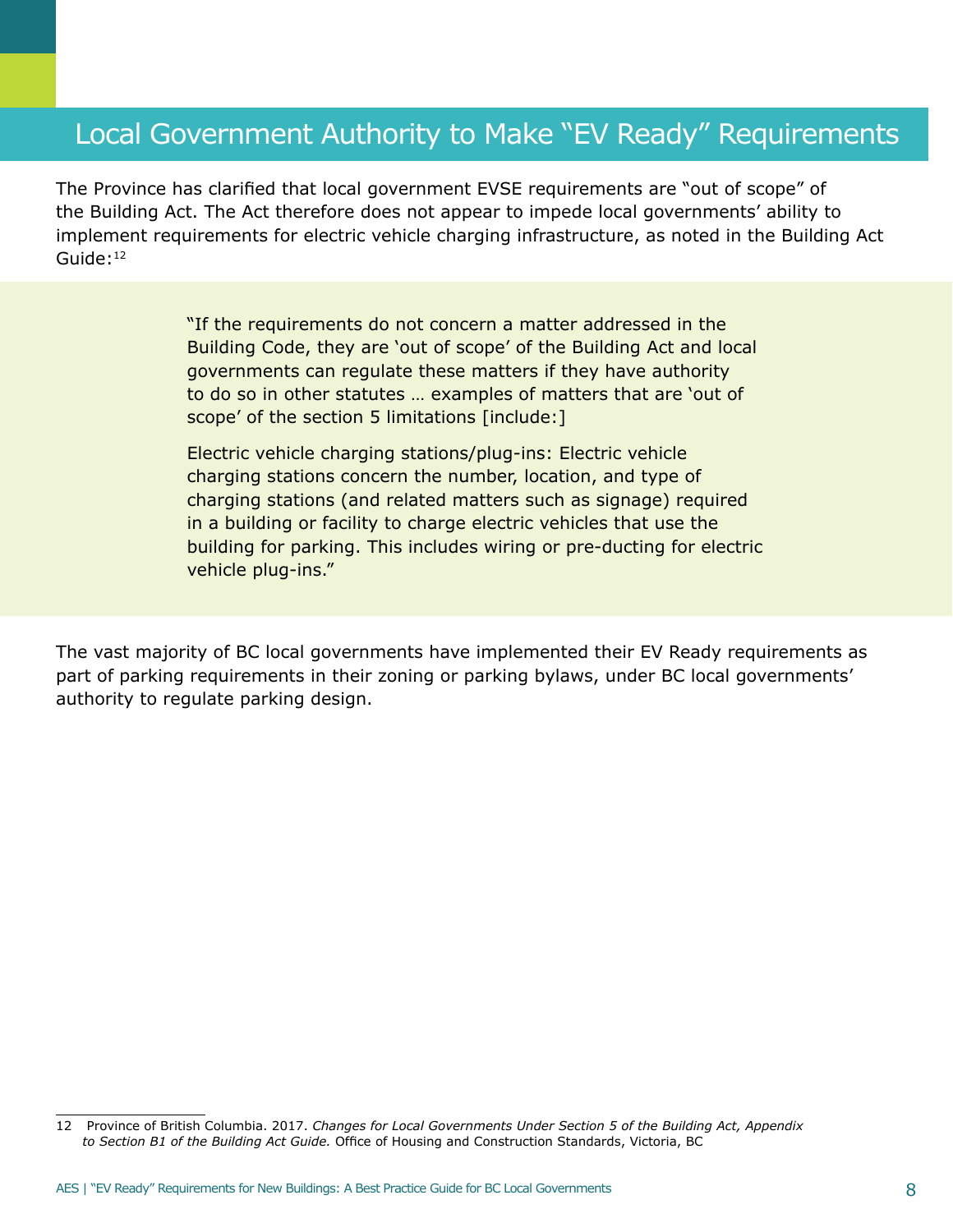### Recommended EV Ready Requirements

It is recommended that local governments define an "EV Ready" parking space as: A parking space that features an adjacent energized electrical outlet capable of providing Level 2 charging.

**It is recommended local governments require that:**

- **• All residential parking in new developments be "EV Ready".**
- **• A proportions of non—residential in new developments be "EV Ready", with different requirements for parking intended for "workplace charging" versus "opportunity charging"**:
	- o Workplace charging Approximately 20-40% of parking intended for employee parking is recommended to be EV Ready. Like residential uses, workplace charging requirements should allow for significant amounts of load sharing using EVEMS, reflecting that relatively slow rates of EV charging are appropriate for the typically long dwell times of the workplace parking spaces.
	- o Opportunity charging Approximately 15-20% of parking intended for non-residential visitor (e.g. retail customers, etc.) is recommended to be EV for "Opportunity Charging". This Opportunity Charging should provide a relatively fast rate of Level 2 charging (e.g. minimum 6.6kW), given that the dwell times on this parking is shorter.

For these requirements, it is recommended that cities specify that when EVEMS is designed for, minimum performance standards will apply.

The following subsections provide the rationale for structuring EV Ready requirements in this way. Appendix-1 includes model bylaw language for local governments consideration. Appendix-2 includes model language that can be included in local governments' technical bulletins, explaining requirements to applicants and providing the minimum performance requirements for a given jurisdiction.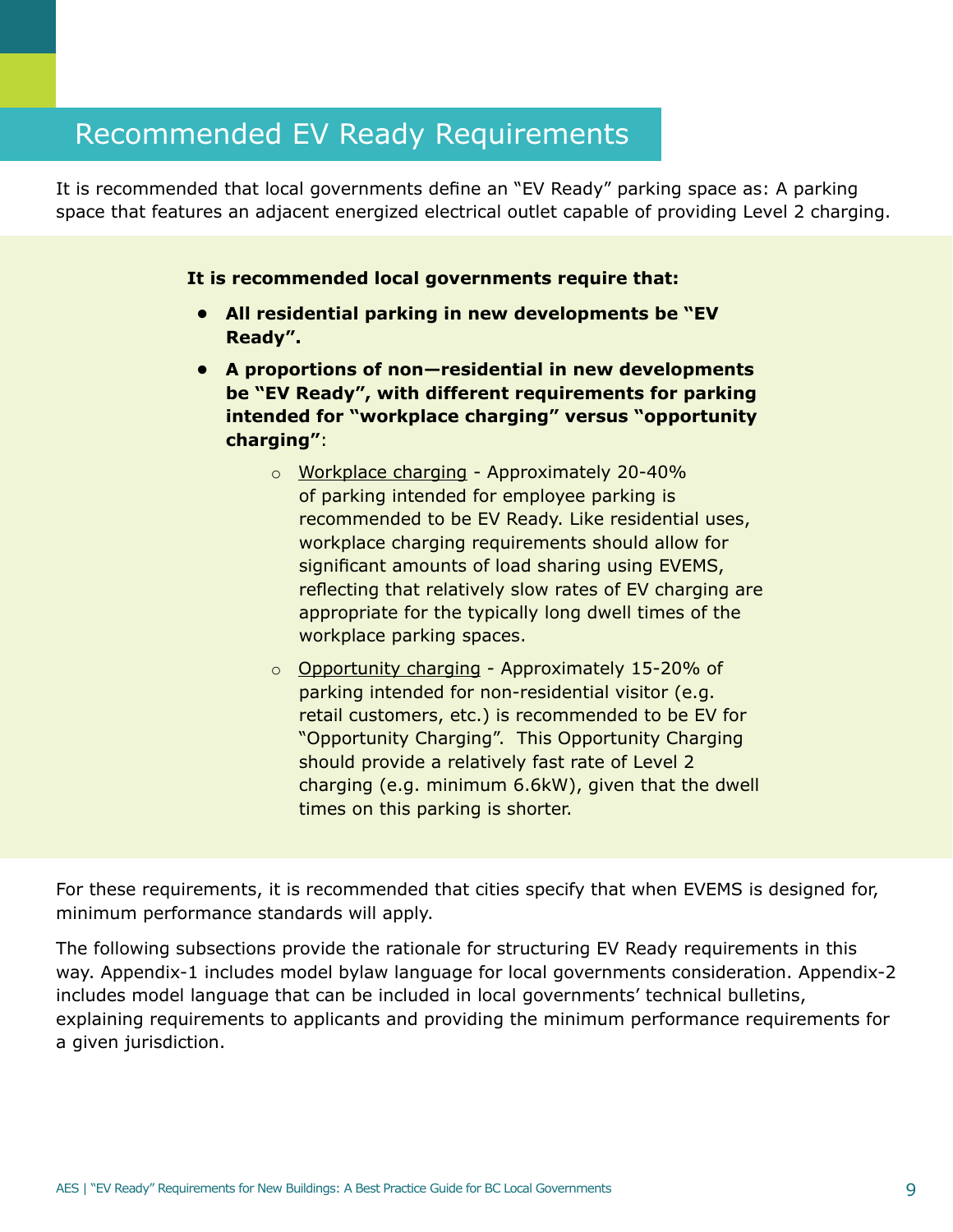# Rationale for EV Ready Residential Parking Requirements

Requiring all residential parking to be EV Ready is appropriate because:

- The large majority of EV charging occurs at home.
- Access to home charging is likely the most important factor determining whether a household will choose an EV as its next vehicle.
- It is extremely difficult or impossible to legally trade parking spaces between residents under most forms of parking tenure in condominiums; having legal access to the parking space is likely to be desired by anyone installing an EVSE. Likewise, it can be challenging to trade parking spaces in rental buildings. 100% EV Ready parking ensures access to EV charging.
- To achieve local, Provincial and Federal emissions reductions targets, all passenger vehicles will need to transition to zero emissions vehicles in the next few decades. EVs represent the most cost-effective, efficient, and technologically viable zero emissions vehicle opportunity<sup>13</sup>.
- Use of EVEMS can make 100% EV Ready parking relatively affordable. Costing studies consistently find costs in the range of \$500 - \$1000 per parking space for 100% EV Ready multifamily buildings.<sup>14</sup> Costs in single family homes will typically be significantly less.

<sup>13</sup> See, e.g. Volkswagen. 2020. "Battery or fuel cell, that is the question" [https://www.volkswagen](https://www.volkswagen-newsroom.com/en/stories/battery-or-fuel-cell-that-is-the-question-5868)[newsroom.com/en/stories/battery-or-fuel-cell-that-is-the-question-5868](https://www.volkswagen-newsroom.com/en/stories/battery-or-fuel-cell-that-is-the-question-5868); carboncounter.com; Transportation and Environment. 2020. *How clean are electric cars?* [https://www.transportenvironment.](https://www.transportenvironment.org/sites/te/files/T%26E%E2%80%99s%20EV%20life%20cycle%20analysis%20LCA.pdf) [org/sites/te/files/T%26E%E2%80%99s%20EV%20life%20cycle%20analysis%20LCA.pdf](https://www.transportenvironment.org/sites/te/files/T%26E%E2%80%99s%20EV%20life%20cycle%20analysis%20LCA.pdf)

<sup>14</sup> See, e.g. AES Engineering. 2017. *Electric Vehicle Charging Infrastructure in New Multifamily Developments: Requirement Options and Costing Analysis.* Prepared for the City of Richmond; AES Engineering. 2020. *Electric Vehicle Ready Residential Parking: Costing Analysis.* Prepared for the City of Abbotsford; Prism Engineering. 2018. *Electric Vehicle Charging Costing Study Update.* Prepared for City of North Vancouver.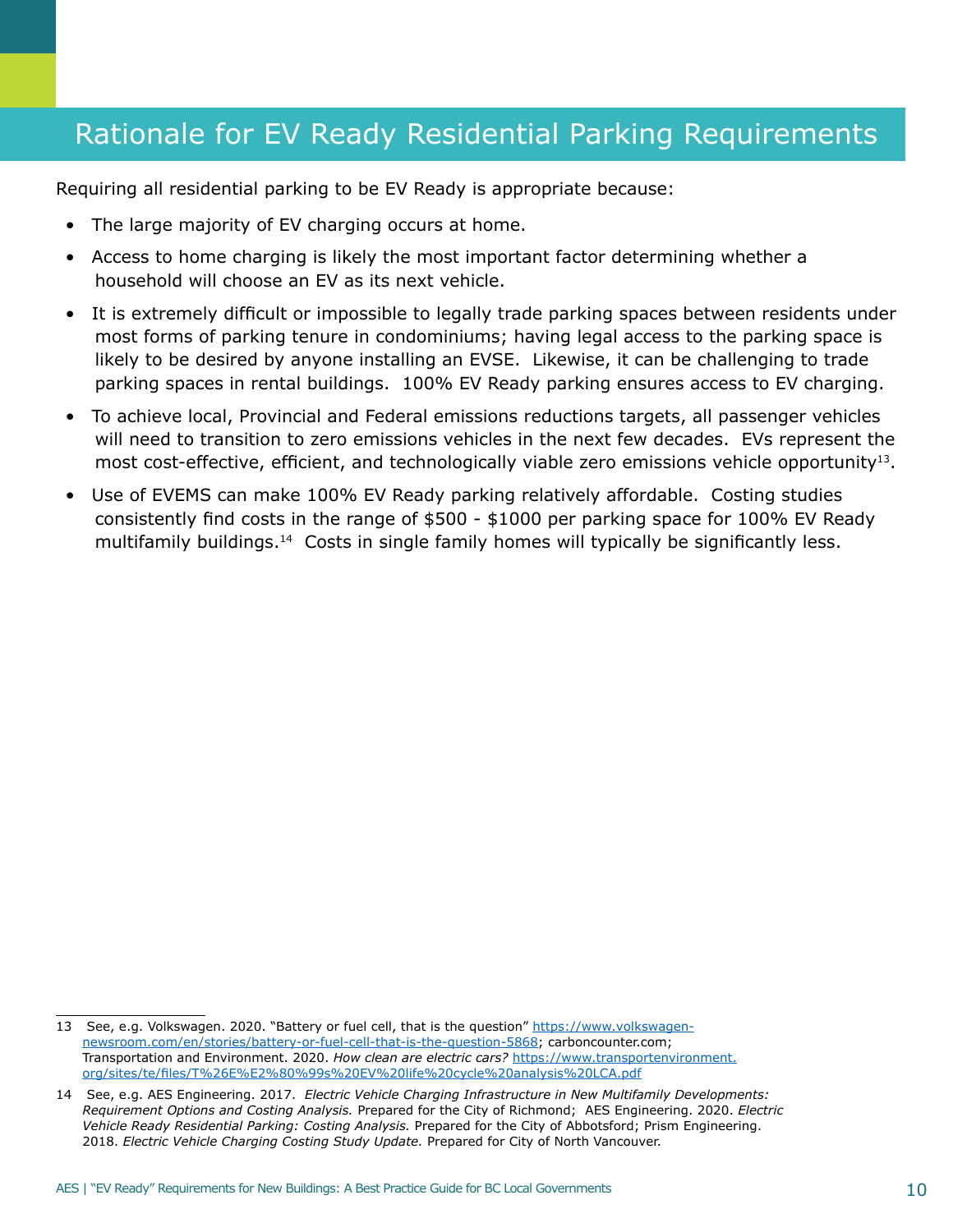# Rationale for EV Ready Non-Residential Parking Requirements

EV Ready non-residential parking can be implemented relatively cost effectively.15 EV Ready non-residential parking can support either workplace charging or opportunity charging.

#### *Workplace charging*

Workplace charging refers to EV charging in employee parking spaces, where vehicles will tend to be parked for longer periods of time. Given the typically long dwell times of this parking, significant load sharing using EVEMS is appropriate. Providing workplace charging:

**Supports drivers without home charging - Workplace charging provides charging for** drivers without access to home charging or other reliable forms of charging (e.g. existing MURB residents; "garage orphans"; etc.). While data sources are limited, AES Engineering roughly estimates that perhaps 63% percent of residents of Metro Vancouver currently do not have access to home charging. Based on projections of EV adoption and access to home charging, AES estimates approximately 40% of workplace parking in new developments would optimally be EV Ready (see Figure 4 below).



*Figure 4: Percent of all residents requiring access to workplace charging in Metro Vancouver.*

<sup>15</sup> See, e.g.: AES Engineering. 2020. *Electric Vehicle Charging Infrastructure Requirements for Non-Residential Buildings*. Prepared for City of North Vancouver.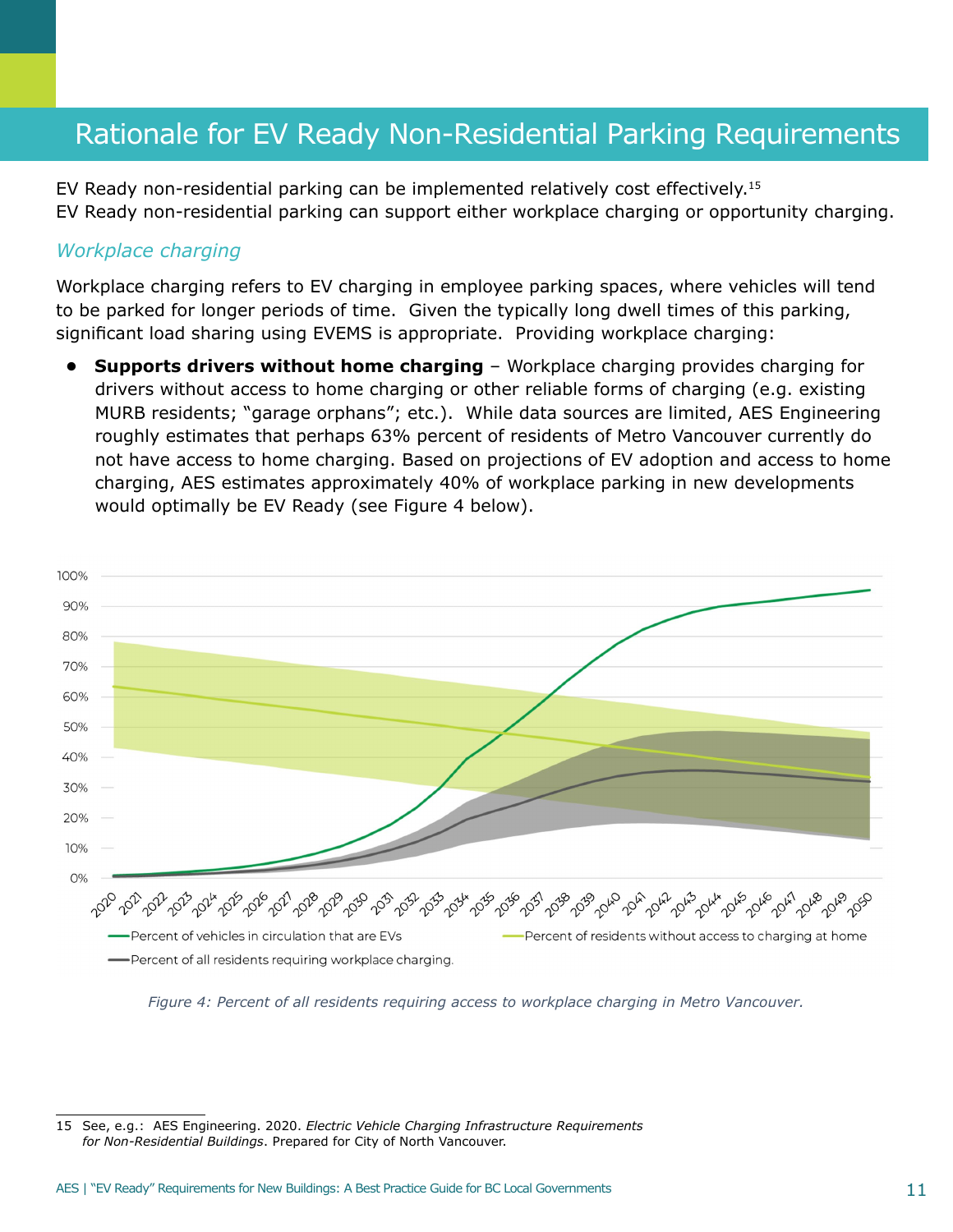- **• Provides for long-distance commuters and limited range EVs** Workplace charging also provides charging for long-distance commuters or vehicles with limited electric range, for whom home charging may not suffice.
- **• Uses clean, low-cost daytime power** Workplace charging provides an opportunity to maximize daytime charging, anticipating future potential for significant amounts of lowcost energy due to growing solar energy supply. Spreading charging opportunities over 24 hours, rather than relying on only overnight charging will reduce electrical grid impacts, and can support future "load shifting" and flexibility to respond to variable renewable energy.

### *Opportunity charging*

Opportunity charging refers to EV charging at establishments where vehicles tend to be parked for shorter periods of time (e.g. retail uses; assembly uses; visitors to offices; etc.). Given the typically shorter dwell times, faster rates of charging are appropriate. Providing some EV Ready parking for opportunity charging:

- Enables households without good access to home or workplace charging to adopt EVs.
- Supports longer trips and limited range EVs.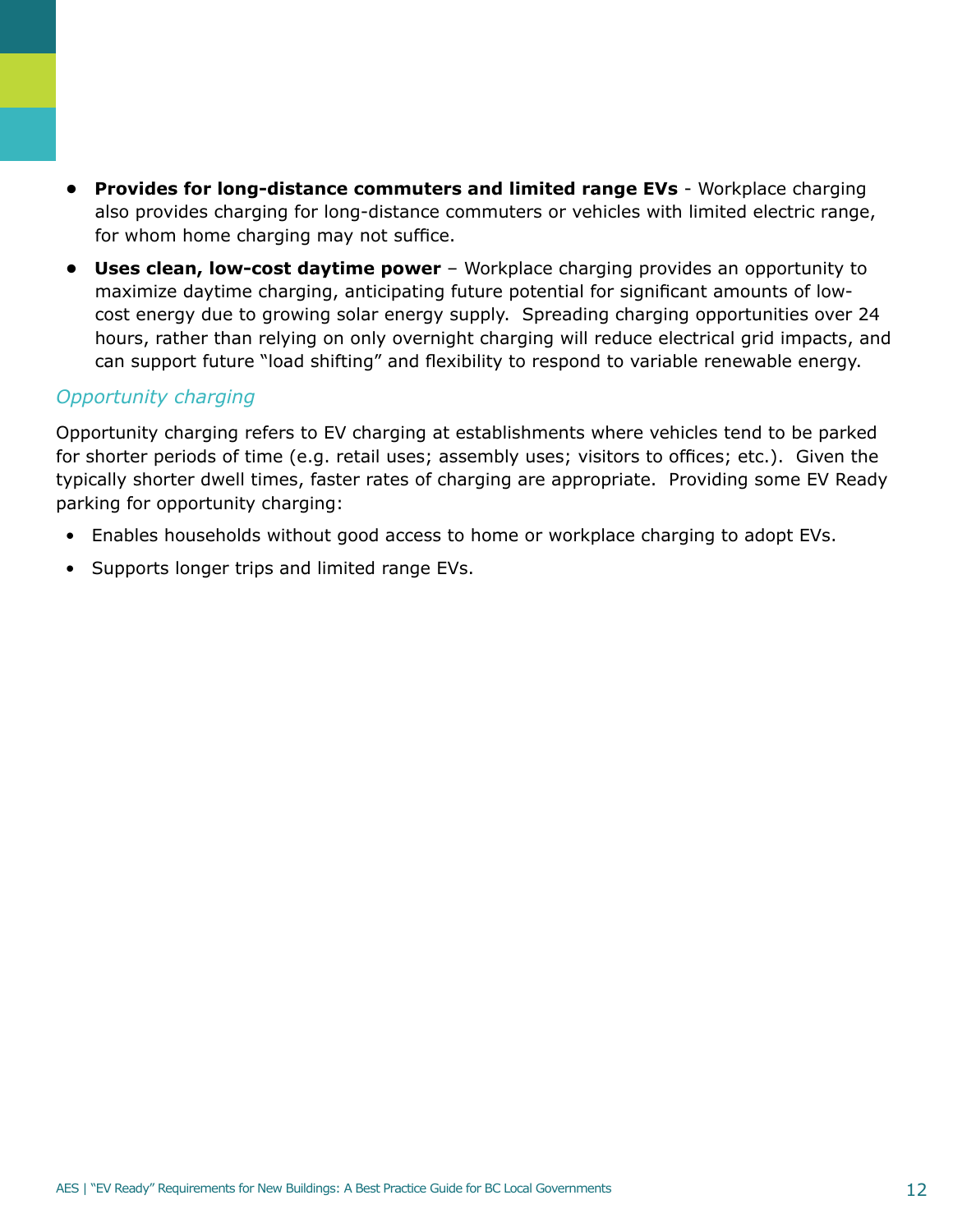### <span id="page-12-0"></span>**3. Ensuring Effective Implementation of EV Ready Requirements**

### Enforcing EV Ready Requirements

Local governments are recommended to follow the EV Ready compliance process noted in the diagram below and further described in the model Bulletin language in Appendix 2.

Note especially that local governments are not recommended to enforce electrical safety requirements of the Canadian Electrical Code (unless they have delegated authority under the BC Safety Standards Act); electrical safety is typically enforced by Technical Safety BC. Local governments should simply enforce for the presence of an EV Ready outlet and that minimum performance requirements have been adhered to in developments that have designed for use of EVEMS.

| <b>INQUIRY</b>       | <b>DP/REZONING</b>                                                       | <b>BP</b>                                                                                                                                                                                                                                                                                                                                                                                                                                                                             | <b>BUILDING</b>                                                                                                                                                                                                                                                                                                                                                                                                                                                              |
|----------------------|--------------------------------------------------------------------------|---------------------------------------------------------------------------------------------------------------------------------------------------------------------------------------------------------------------------------------------------------------------------------------------------------------------------------------------------------------------------------------------------------------------------------------------------------------------------------------|------------------------------------------------------------------------------------------------------------------------------------------------------------------------------------------------------------------------------------------------------------------------------------------------------------------------------------------------------------------------------------------------------------------------------------------------------------------------------|
|                      | <b>APPLICATION</b>                                                       | <b>DAPPLICATION</b>                                                                                                                                                                                                                                                                                                                                                                                                                                                                   | <b>INSPECTIONS</b>                                                                                                                                                                                                                                                                                                                                                                                                                                                           |
| Distribute Bulletin. | • Indicate EV Ready<br>outlets on plans. Check<br>for presence on plans. | • Indicate EV Ready<br>outlets on plans. Check<br>for presence on plans.<br>• Where an EVEMS is<br>designed for, signed<br>& sealed letter from<br>electrical engineer,<br>confirm design<br>meets performance<br>requirements.<br><b>Electrical Plan</b><br>$\bullet$<br>Review by electrical<br>engineer consultant<br>(for consideration<br>- potential future<br>service that could be<br>shared between local<br>governments to ensure<br>optimal EV Ready<br>design strategies) | • Inspect for the presence<br>of an outlet:<br>• At each parking space in<br>MURB parkade.<br>• In each parking garage<br>in SF/TH/Duplex.<br>• Before occupancy,<br>where an EVEMS is<br>designed for, signed<br>& sealed letter from<br>electrical engineer<br>confirming EVEMS was<br>installed and meets<br>requirements.<br>• Technical Safety BC<br>manages electrical<br>safety compliance (or<br>local government, if<br>local government is AHJ<br>for electrical). |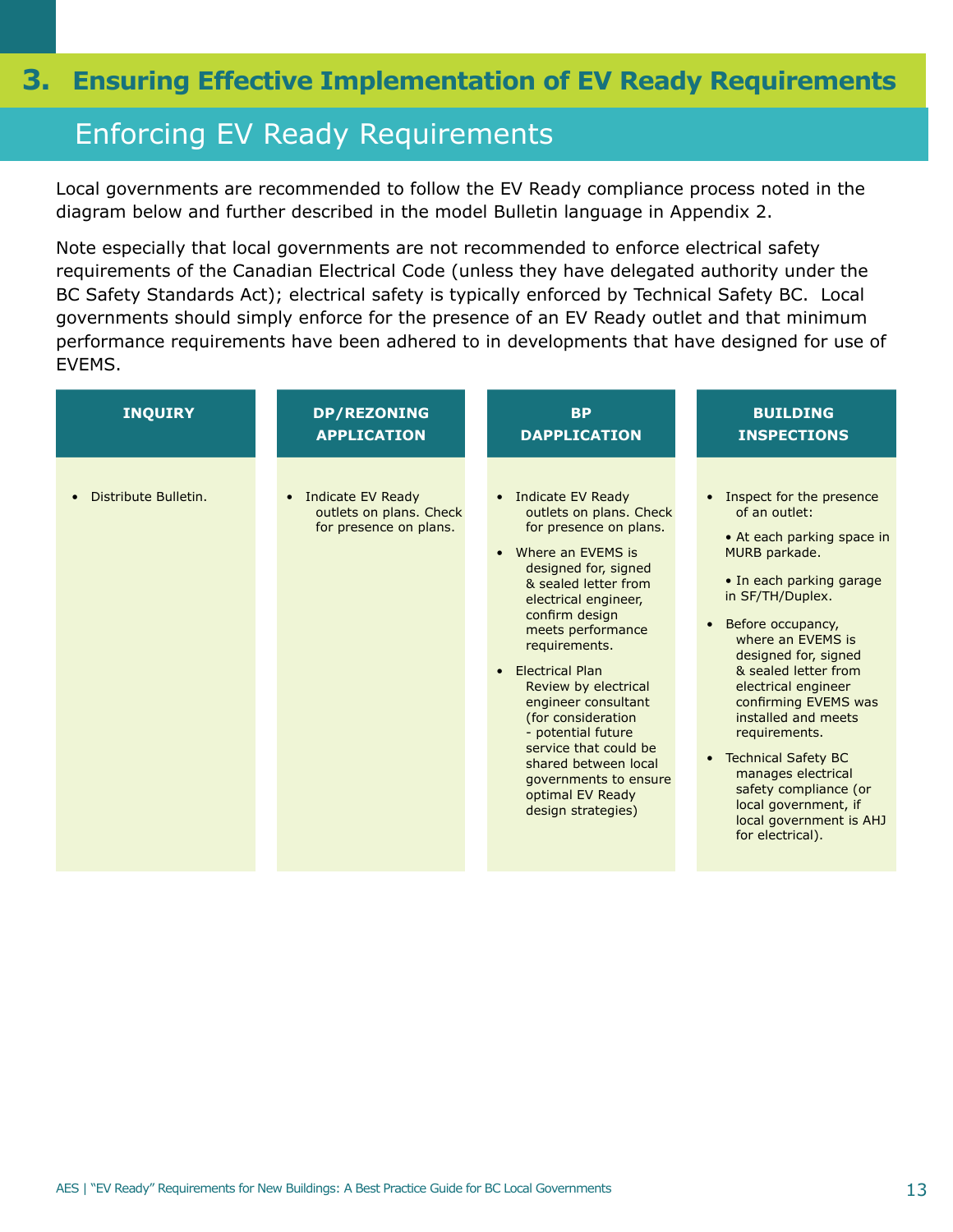# Issues Relating to Resale of Power

In order for stratas and building owners to recoup the cost of EV charging, they will frequently wish to charge user fees. Previously, there were certain regulatory barriers to charging user fees in BC, though most have been rectified in recent years, or else are expected to be rectified soon. Pertinent issues are summarized below:

- **•• Strata user fees for use of electricity.** Effective March 7, 2018, the Province of BC made amendments to Strata Property Regulation 6.9 to clarify that variable user fees are permitted for the use of strata common property. This is intended to allow consumptionbased user fees, notably to allow for stratas to recover costs for EV charging via user fees.<sup>16</sup> Before this time, there was concern that stratas might be prevented from charging user fees due to the previous provisions in the Strata Property Regulation.
- **• Exemption from BC** *Utilities Commission Action* **for resale of electricity.** Effective March, 22, 2019, the Ministry of Energy Mines and Petroleum Resources provided exemptions under the *Utilities Commission Act* for the resale of power for the purposes of EV charging. Prior to this, there was concern that charging user fees for use of electricity would require regulation of the seller as a utility.<sup>17</sup>
- **• Requirements for revenue grade metering for volumetric sale of electricity.** Under Canada's *Electricity and Gas Inspection Act,* Measurement Canada has the mandate to protect the right of consumers to accurate and reliable measurement when they make a purchase based on measurement. To date, they have thus required revenue grade metering in EV charging service providers charge for power on a volumetric (i.e. per kWh) basis. Many "smart" charging systems can measure electricity consumption to within reasonable degrees of accuracy but are not certified revenue grade. This has presented a barrier to user fees that charge per use of kWh. However, proxies (e.g. time based user fees) are not prevented. To enable volumetric-based user fees, Measure Canada has initiated a process they expect to allow existing and new electric vehicle (EV) charging stations that meet established technical standards to charge based on kilowatt-hours (kWh) consumed.18

<sup>16</sup> Ministry of Municipal Affairs and Housing. "Clarifying strata user fees for Common Property (March 2018)". [https://](https://www2.gov.bc.ca/gov/content/housing-tenancy/strata-housing/legislation-and-changes/changes-to-legislation) [www2.gov.bc.ca/gov/content/housing-tenancy/strata-housing/legislation-and-changes/changes-to-legislation](https://www2.gov.bc.ca/gov/content/housing-tenancy/strata-housing/legislation-and-changes/changes-to-legislation)

<sup>17</sup> BC Utilities Commission. March 22 2019. Order Number G066-19. [https://www.bcuc.com/](https://www.bcuc.com/Documents/Proceedings/2019/DOC_53649_G-66-19-BCUC-EV-Inquiry-Exemption.pdf) [Documents/Proceedings/2019/DOC\\_53649\\_G-66-19-BCUC-EV-Inquiry-Exemption.pdf](https://www.bcuc.com/Documents/Proceedings/2019/DOC_53649_G-66-19-BCUC-EV-Inquiry-Exemption.pdf)

<sup>18</sup> <https://www.ic.gc.ca/eic/site/mc-mc.nsf/eng/lm04949.html>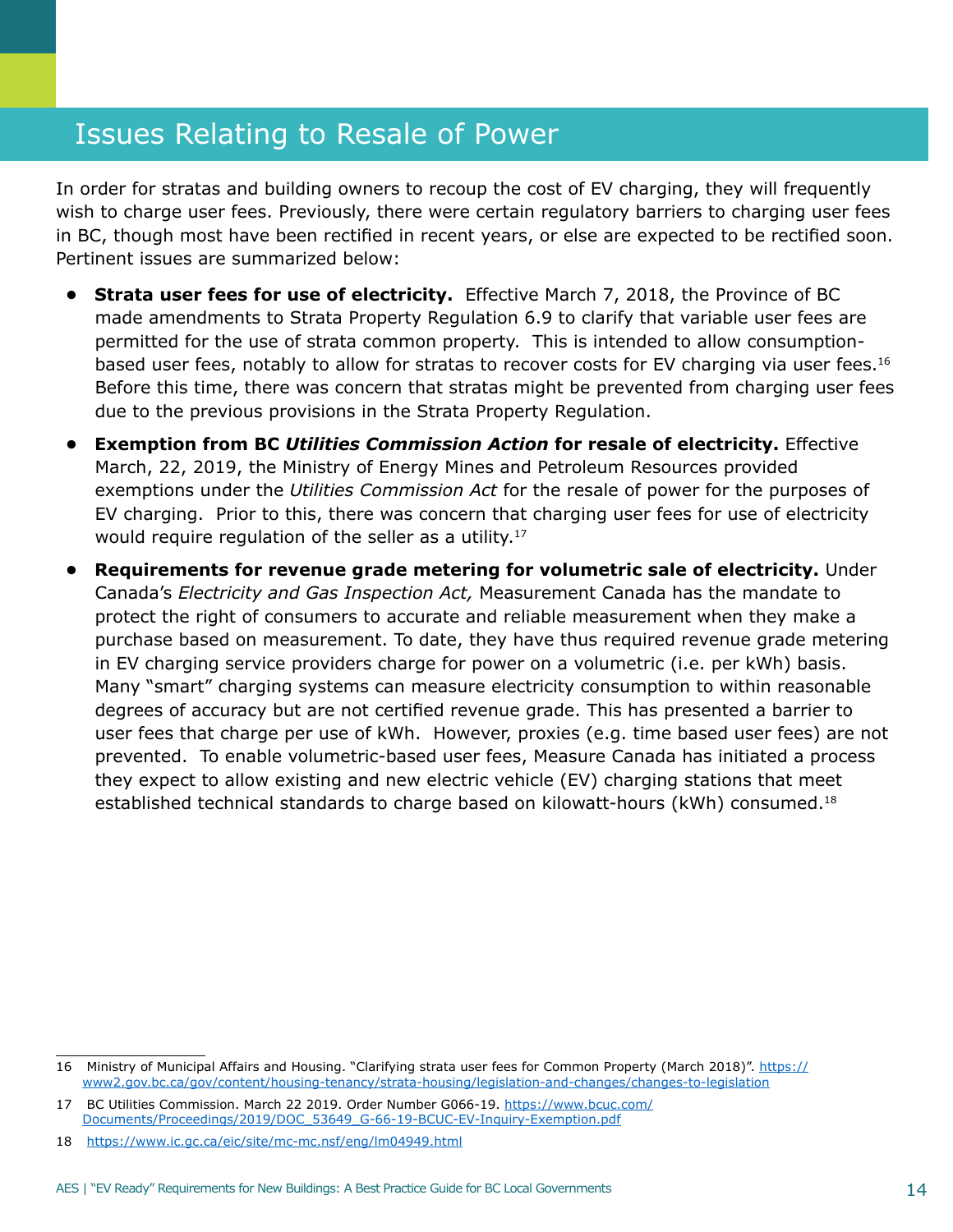# <span id="page-14-0"></span>**4. Appendix 1 – Model EV Ready Bylaw**

**NOTE:** The following language is provided for local government consideration as they integrate EV Ready requirements into their parking requirements. Some explanatory notes are provided in the text in *[bracketed red italics]*, and are not intended for use in the bylaw.

**This model language does not constitute legal advice and is intended for illustrative purposes only, without any express or implied warranty of any kind, including warranties of accuracy, completeness, or fitness for any particular purpose. Use of this model language is without any recourse whatsoever to Brendan McEwen (DBA McEwen Climate and Energy), AES Engineering, BC Hydro, or any other parties. Local governments should seek the advice of their legal counsel to develop their own bylaw amendments.**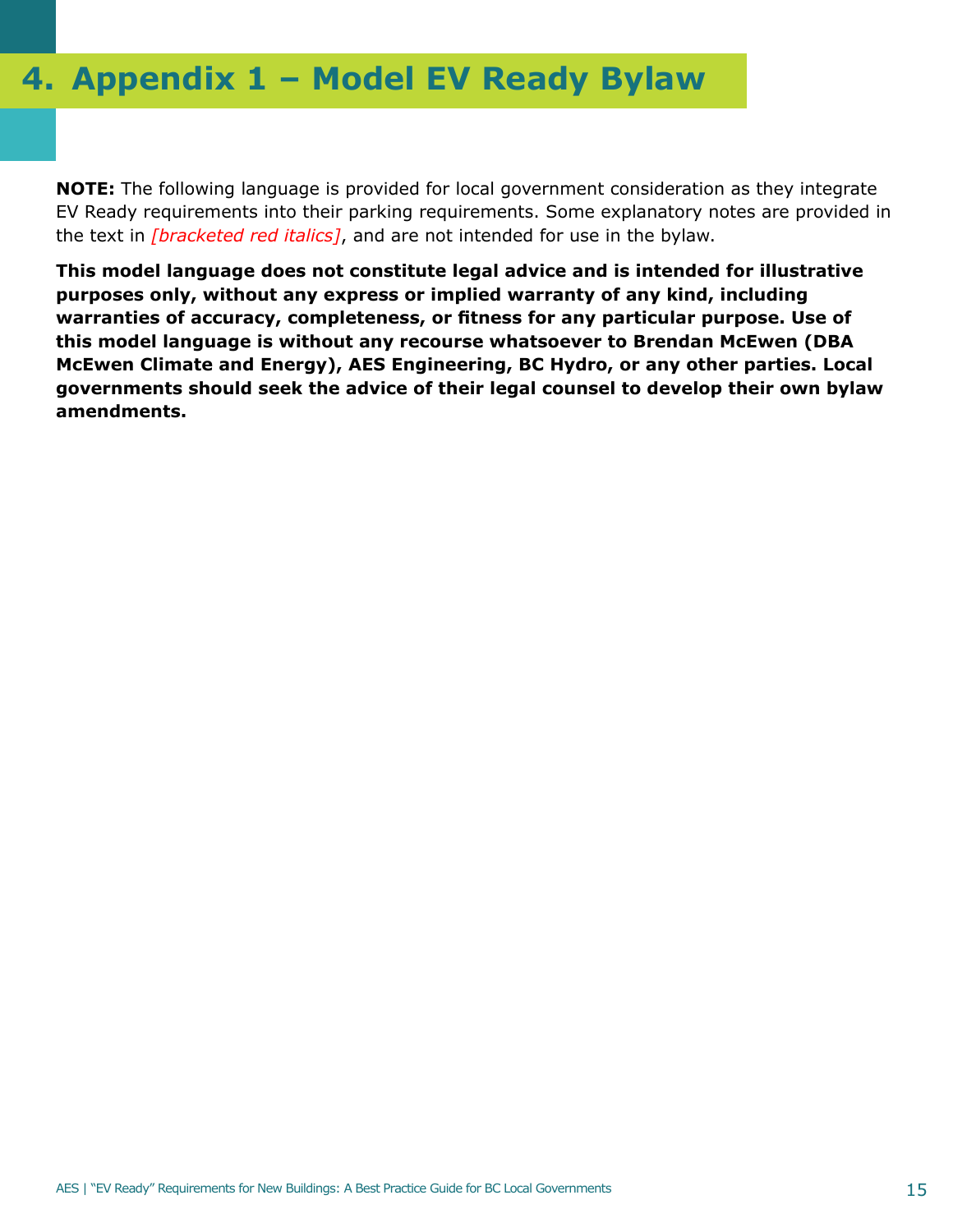# **Definitions**

**"DC Fast Charging"** means DC Fast Charging for an Electric Vehicle as defined by SAE International's J1772 standard. *[NOTE: Optional text. See below.]*

**"Electric vehicle"** means a vehicle that uses electricity for propulsion, and that can use an external source of electricity to charge the vehicle's batteries.

**"Electric vehicle energy management system"** means a system to control electric vehicle supply equipment electrical loads comprised of monitor(s), communications equipment, controller(s), timer(s) and other applicable devices.

**"Electric vehicle supply equipment"** means a complete assembly consisting of conductors, connectors, devices, apparatus, and fittings installed specifically for the purpose of power transfer and information exchange between a branch electric circuit and an electric vehicle.

**"Energized outlet"** means a connected point in an electrical wiring installation at which current is taken to supply utilization equipment.

**"Level 2 charging"** means a Level 2 electric vehicle charging level as defined by SAE International's J1772 standard and includes variable rate charging that is controlled by an electric vehicle energy management system.

**"Opportunity Charging"** means Level 2 Charging for an Electric Vehicle supported by a dedicated electrical circuit rated to at least 40A to each Parking Space.

**"Shared Vehicle"** means an automobile owned and operated by an organization which provides car-sharing services to its members.

**"Shared Vehicle Parking Space"** means a parking space reserved for the exclusive use of a Shared Vehicle.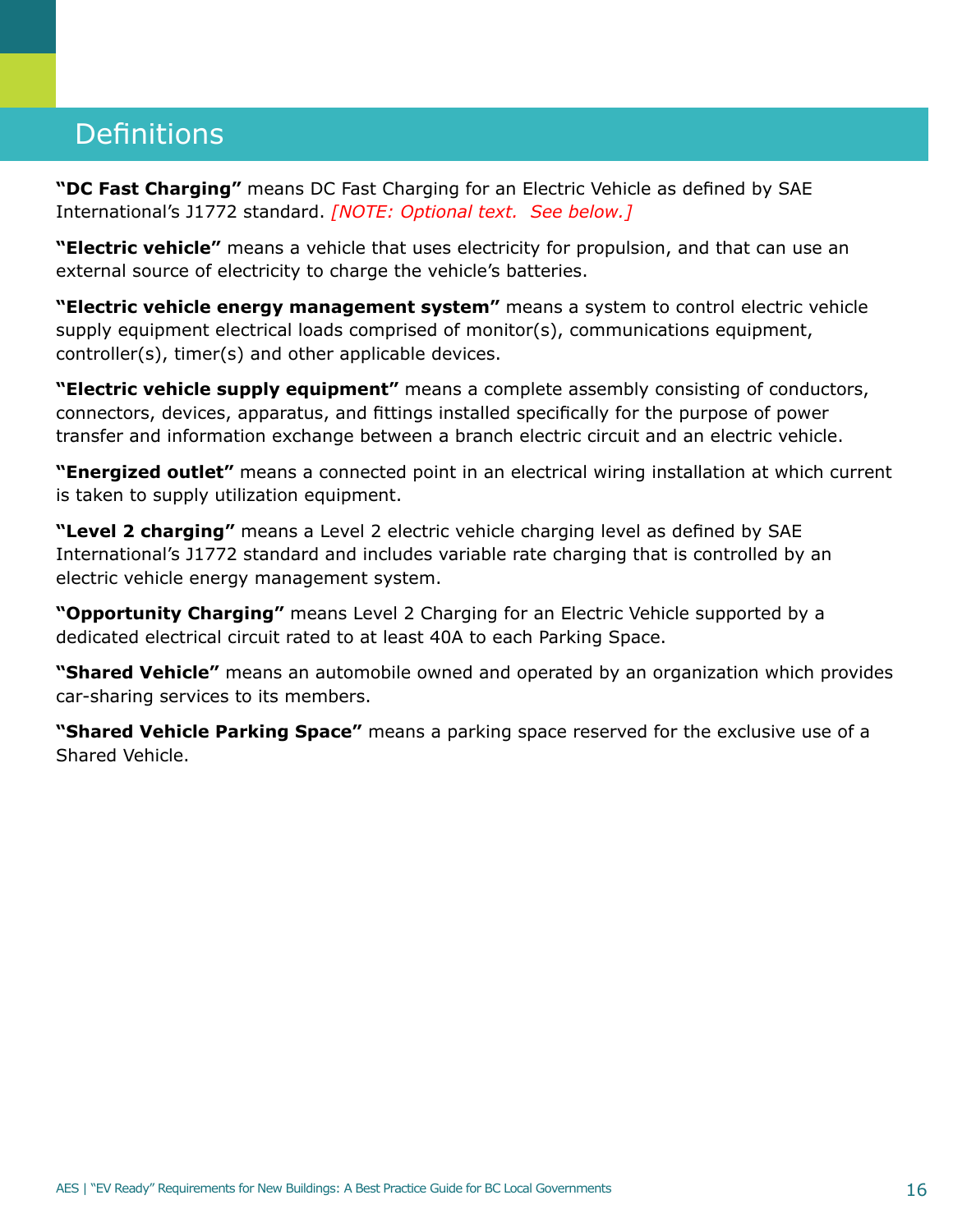# EV Ready Requirements

#### *Residential uses*

For major renovations and new single family homes, duplexes, and townhomes with private onsite residential Parking Spaces, an energized outlet capable of providing Level 2 charging shall be provided for each dwelling unit. *[NOTE: The intention is to provide at least one energized outlet for each households' onsite parking, if onsite parking is provided for that household. If a household's onsite parking area contains two or more parking spaces, the vehicles could all make use of the same outlet – e.g. in a two-car garage, a doubled headed EVSE could be installed, or a single headed EVSE shared between two vehicles.]* 

For major renovations and new multifamily buildings, each residential parking space, excluding visitor parking, shall feature an adjacent energized outlet capable of providing Level 2 charging or higher to the parking space.

#### *Non-residential uses*

For Retail and Assembly uses *[NOTE: local governments may specify the uses as defined in local government bylaws, e.g. "store", "restaurant", "movie theatre", etc.]* in new developments and major renovations:

• A minimum of 15% *[NOTE: local governments could consider other values]* of Parking Spaces or one Parking Space, whichever is greater, shall include an Energized Outlet capable of supporting Opportunity Charging.

For all other non-residential uses in new developments and major renovations:

- A minimum 30% *[NOTE: local governments could consider other values; 20%-40% recommended]* of Parking Spaces shall include an Energized Outlet capable of providing Level 2 Charging or a higher charging level for an Electric Vehicle; and *[NOTE: It is anticipated these parking spaces may support workplace charging. Use of electric vehicle energy management systems to provide significant levels of electrical load sharing is appropriate in these contexts, given the long dwell times of parking in these parking spaces. It is recommended the same charging performance requirements as apply to residential uses also apply to parking that may support workplace charging.]*
- A minimum of 10% *[NOTE: local governments could consider other values]* of Parking Spaces or one Parking Space, whichever is greater, shall include an Energized Outlet capable of supporting Opportunity Charging.

*[NOTE: Optional text to allow for implementation of fewer DC Fast Charging stations instead of Level 2 EV Ready parking in non-residential parking.]* For all non-residential uses, a development may comply by providing DC Fast Charging Electric Vehicle Supply Equipment capable of providing an equivalent amount of power as can be delivered by the above requirements for Energized Outlets.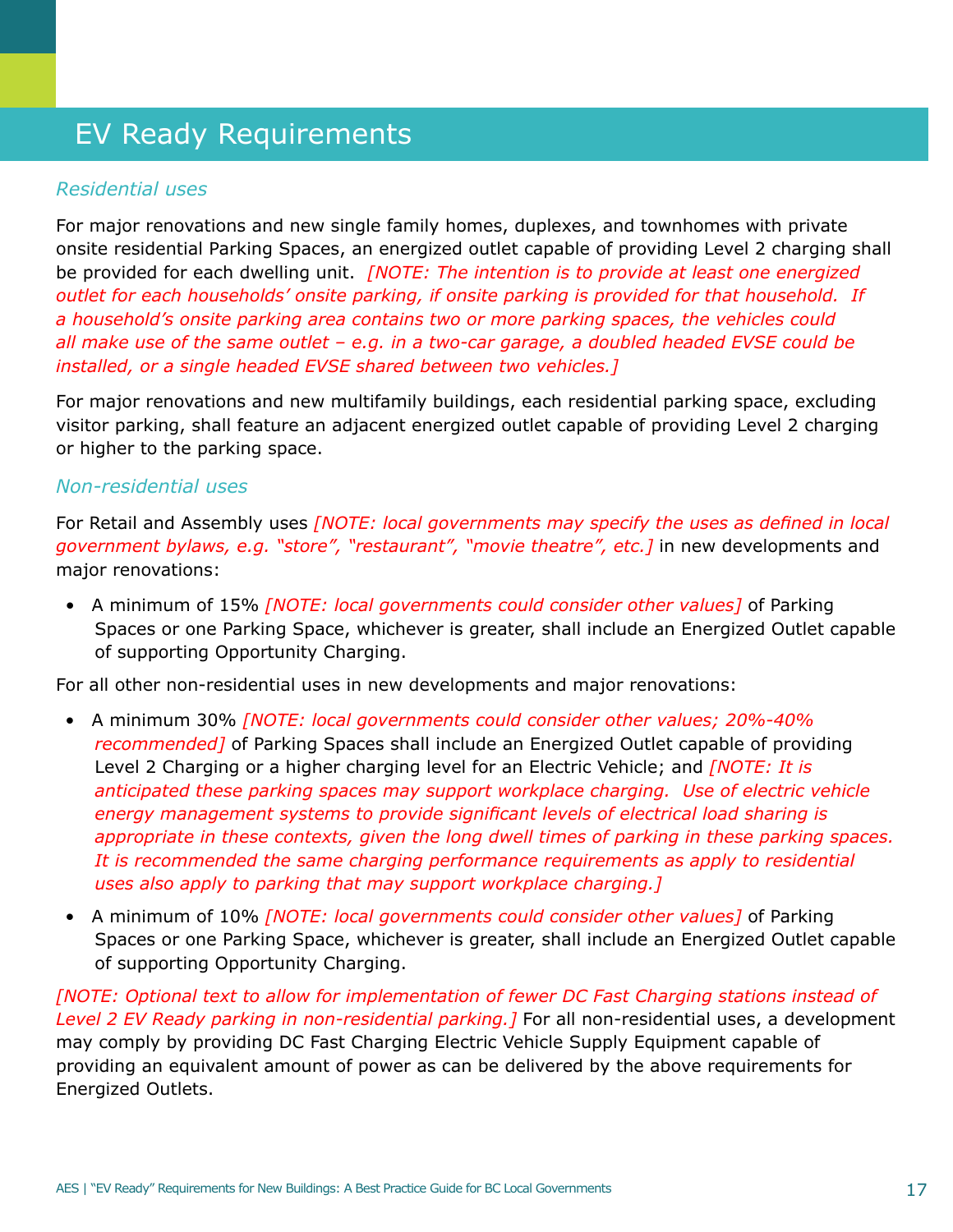#### *Disability Parking*

All Disability Parking Spaces required for Residential Uses shall include an Energized Outlet capable of providing Level 2 Charging or a higher for Electric Vehicle charging.

A minimum of 50% of Disability Parking Spaces required for non-residential uses or a minimum of one Disability Parking Space, whichever is greater, shall include an Energized Outlet capable of supporting Opportunity Charging.

#### *Shared Vehicles*

All Shared Vehicle Parking Spaces shall include an Energized Outlet capable of supporting Opportunity Charging.

### *Fractional Number of EV Ready Parking Spaces*

When the calculation of Parking Spaces requiring Electric Vehicle charging infrastructure results in a fraction of 0.5 or more of a space, one Parking Space shall be equipped with Electric Vehicle charging infrastructure to meet this fractional requirement.

#### *Labeling*

Energized outlets shall be labelled for the intended use for electric vehicle charging.

#### *Charging Performance Requirements*

The Director of \_\_\_\_\_ *[NOTE: Designate appropriate official, e.g. Director of Planning; Director of Transportation; etc.]* may specify minimum charging performance requirements and management guidelines for designs using an Electric Vehicle Energy Management System.

For designs where an Electric Vehicle Energy Management System is intended, the electrical infrastructure shall include all communications equipment, control systems installation, licensing, and permitting required to operate.

#### *Metering*

The electrical infrastructure shall include metering that provides for apportioning of energy costs to persons when electric vehicle supply equipment is installed.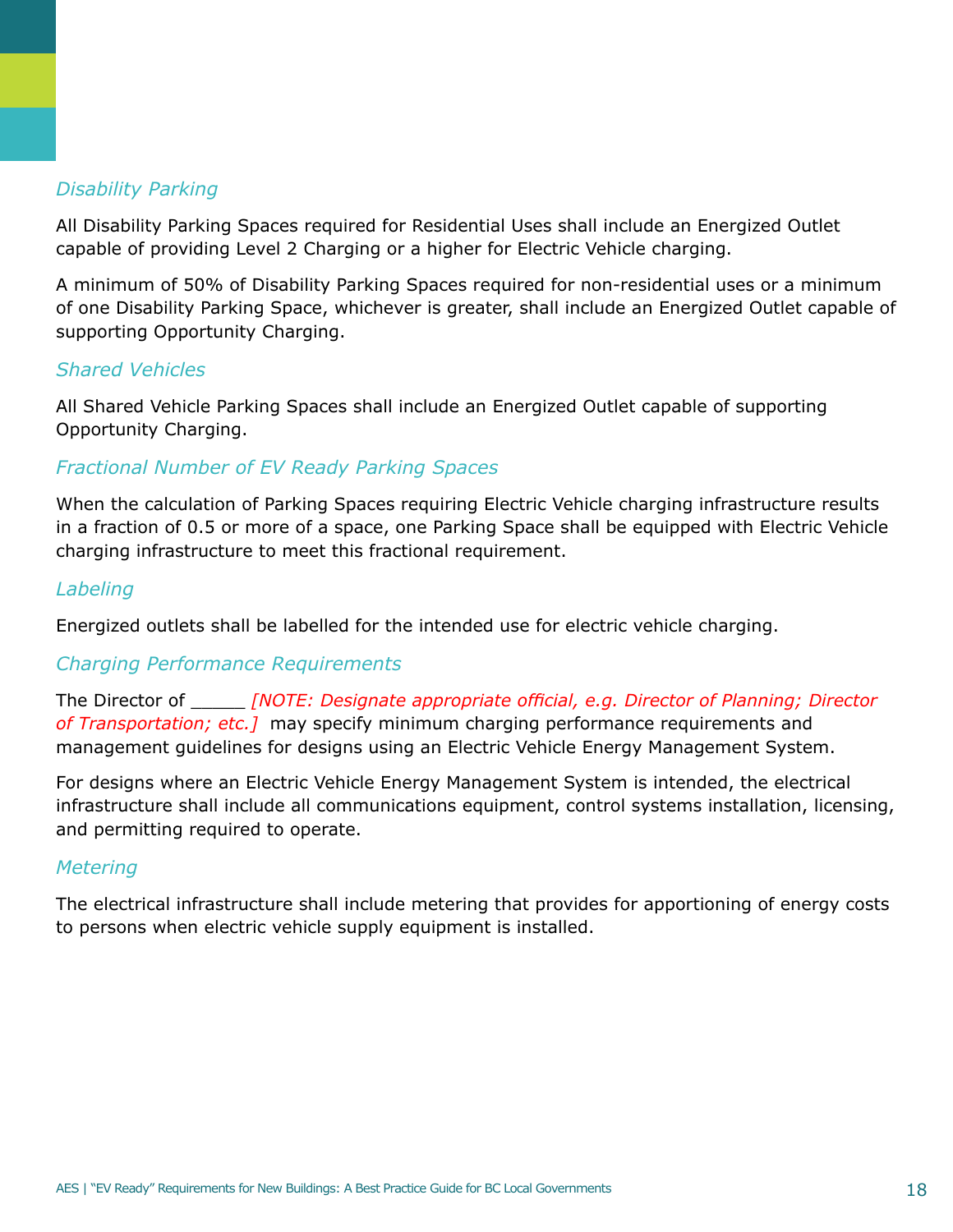#### <span id="page-18-0"></span>*Summary of Requirements*

On *[date]* the *[name of local government]* adopted requirements in *[bylaw citation]* for residential and non-residential parking in new developments and major renovations to be EV Ready. Requirements are summarized below. Definitions for key terms are included at the end of this document.

It is required that:

- For **single family homes, duplexes, and townhomes with private onsite residential Parking Spaces,** an energized outlet capable of providing Level 2 charging shall be provided for each dwelling unit.
- For **multifamily buildings**, each residential parking space, excluding visitor parking, shall feature an adjacent energized outlet capable of providing Level 2 charging or higher to the parking space.
- For **non-residential Retail and Assembly** uses *[NOTE: specify the uses as defined in local government bylaws, e.g. "store", "restaurant", "movie theatre", etc.]*:
	- o A minimum of 15% *[NOTE: local governments could consider other values]* of Parking Spaces or one Parking Space, whichever is greater, shall include an Energized Outlet capable of supporting Opportunity Charging.
- For **all other non-residential uses**:
	- o A minimum 30% *[NOTE: local governments could consider other values]* of Parking Spaces shall include an Energized Outlet capable of providing Level 2 Charging or a higher charging level for an Electric Vehicle.
	- o A minimum of 10% *[NOTE: local governments could consider other values]* of Parking Spaces or one Parking Space, whichever is greater, shall include an Energized Outlet capable of supporting Opportunity Charging.
- **All Disability Parking Spaces required for residential uses** shall include an Energized Outlet capable of providing Level 2 Charging or a higher for Electric Vehicle charging.
- A minimum of 50% of **Disability Parking Spaces required for non-residential uses** or a minimum of one Disability Parking Space, whichever is greater, shall include an Energized Outlet capable of supporting Opportunity Charging.
- All Parking Spaces for **Shared Vehicles** shall include an Energized Outlet capable of supporting Opportunity Charging.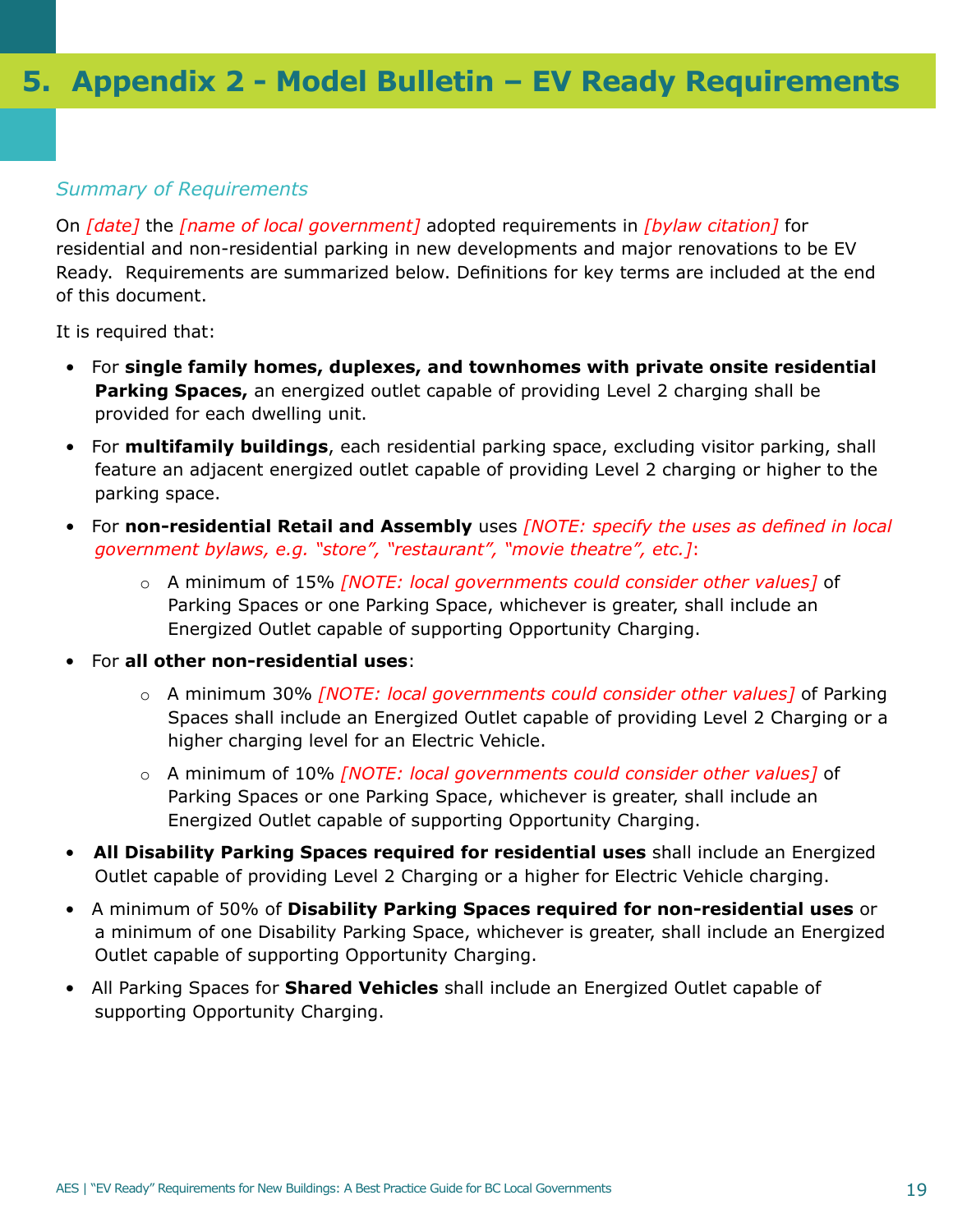### *Compliance procedures for Part 9 developments*

- At time of Development Permit application, applicants shall indicate EV Ready parking spaces on plans and in a schedule. For developments with a non-residential component, the schedule shall summarize which parking spaces are for Opportunity Charging (i.e. dedicated electrical circuits of 40A or greater).
- At time of Building Permit Applications, applicants shall indicate EV Ready parking spaces on plans and in a schedule. For developments with a non-residential component, the schedule shall summarize which parking spaces are for Opportunity Charging (i.e. dedicated electrical circuits of 40A or greater). If electric vehicle energy management systems are used, a letter signed and sealed by an electrical engineer shall be submitted with the Building Permit application, confirming the design of the EV charging infrastructure meets Zoning Bylaw requirements and design standards outlined in the Bulletin.
- When construction is complete, inspectors shall inspect for the presence of Energized Outlets for EV charging. If electric vehicle energy management systems are used, a letter signed and sealed by an electrical engineer shall be provided, confirming EV charging infrastructure was installed and meets Zoning Bylaw requirements and associated design and performance standards.

### *Compliance procedures for Part 3 developments*

- At time of Development Permit application, applicants shall indicate EV Ready parking spaces on plans and in a schedule. For developments with a non-residential component, the schedule shall summarize which parking spaces are for Opportunity Charging (i.e. dedicated electrical circuits of 40A or greater).
- At the time of Building Permit Application, applicants shall indicate EV Ready parking spaces on plans and in a schedule. For developments with a non-residential component, the schedule shall summarize which parking spaces are for Opportunity Charging (i.e. dedicated electrical circuits of 40A or greater). A letter signed and sealed by an electrical engineer shall be submitted with the Building Permit application, confirming the design of the EV charging infrastructure meets Zoning Bylaw requirements and design standards outlined in the Bulletin.
- When construction is complete, a letter signed and sealed by an electrical engineer shall be provided, confirming EV charging infrastructure was installed and meets Zoning Bylaw requirements and associated design and performance standards.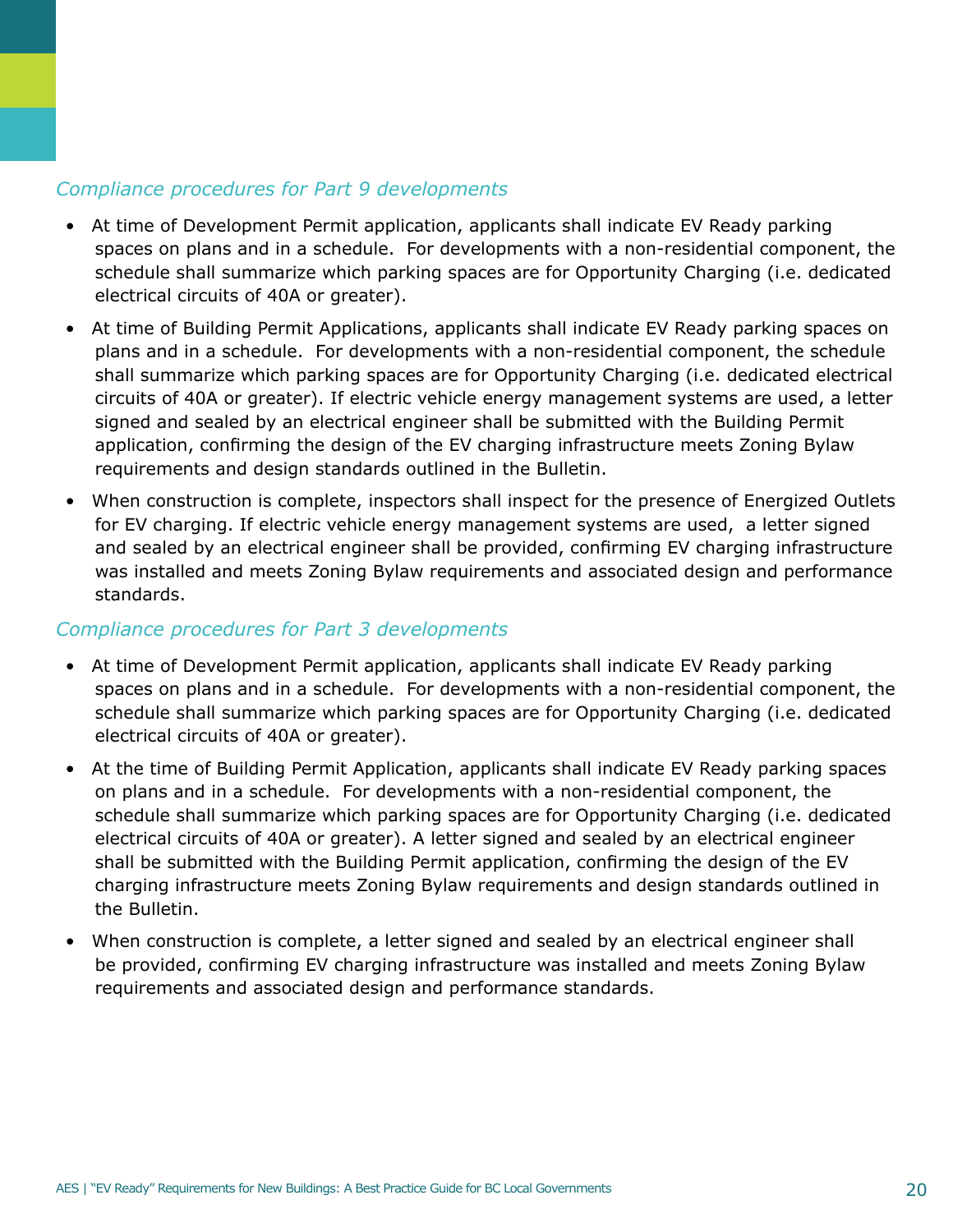#### *Charging performance requirement*

• The table below summarizes minimum charging performance requirements. These charging performance requirements are intended to ensure full charging daily for residential (i.e. all night) or workplace (day time) charging applications.

*{NOTE: The tables below are representative of center City and inner-ring suburban requirements, and outer-ring suburb or rural requirements, respectively. They are provided for illustrative purpose only. Local governments could consider conducting their own charging performance analysis, considering average vehicle kilometers traveled, vehicle types and efficiency, temperature, and other variables applicable to their community, to determine appropriate charging performance requirements. Please note establishing appropriate minimum performance requirements for future EV charging patterns is subject to sources of considerable uncertainty; the values below were derived for the Cities of Victoria and Abbotsford using available data and a model developed by AES Engineering.]*

| <b>CIRCUIT BREAKER AMPERAGE</b> | <b>MAXIMUM NUMBER OF ELECTRIC VEHICLES</b> |
|---------------------------------|--------------------------------------------|
| 20A                             | 1                                          |
| 30A                             | 2                                          |
| 40A                             | 4                                          |
| 50A                             | 5                                          |
| 60A                             | 6                                          |
| 70A                             | 7                                          |
| 80A                             | 9                                          |
| 90A                             | 10                                         |
| 100A                            | 11                                         |
| 125A                            | 14                                         |

*Charging performance for City and Inner-Ring Suburb (Source: City of Victoria.)*

#### *Charging performance for Outer-Ring Suburb & Rural (Source: City of Abbotsford)*

| <b>CIRCUIT BREAKER AMPERAGE</b> | <b>MAXIMUM NUMBER OF ELECTRIC VEHICLES</b> |
|---------------------------------|--------------------------------------------|
| 20A                             | N/A                                        |
| 30A                             | 1                                          |
| 40A                             | 3                                          |
| 50A                             | $\overline{4}$                             |
| 60A                             | 5                                          |
| 70A                             | 7                                          |
| 80A                             | 9                                          |
| 90A                             | 10                                         |
| 100A                            | 11                                         |
| 125A                            | 14                                         |